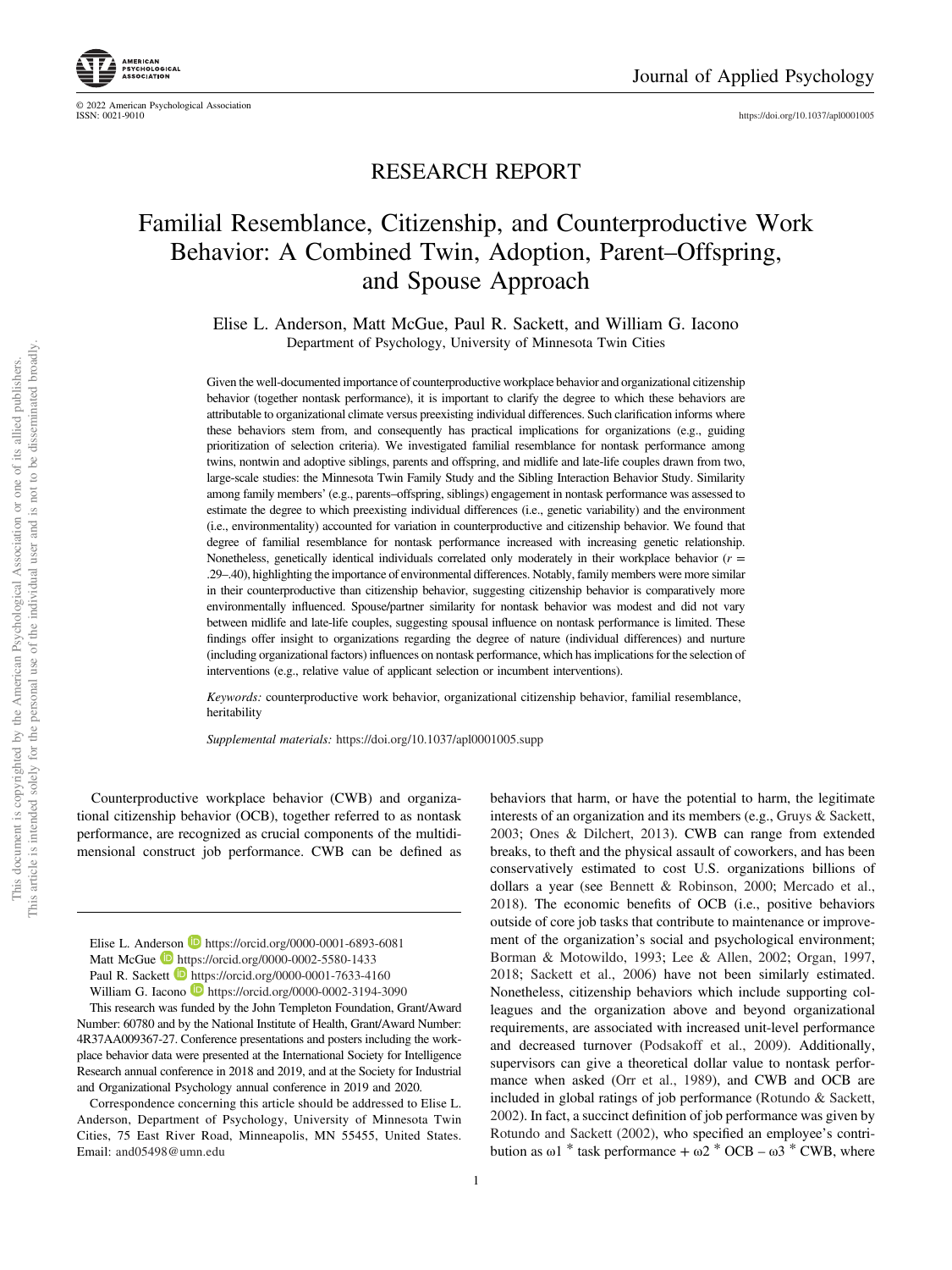the individual weights  $(\omega)$  are determined by organizational values and the values of individual raters (Rotundo & Sackett, 2002; see also Laczo, 2002; Lievens et al., 2008).

# Understanding Origins

Although the importance of nontask performance to organizational success has been well documented, the degree to which organizational context and preexisting individual differences contribute to nontask performance has long been debated in the I/O literature (e.g., Davis-Blake & Pfeffer, 1989; Konovsky & Organ, 1996). Research has shown that a range of specific factors that includes both contextual (e.g., organizational justice and ethical leadership) and employee personality (e.g., conscientiousness and self-esteem) contribute to nontask performance (Avey et al., 2011; Mercado et al., 2018; Sackett et al., 2006). Understanding the total contributions of contextual factors and preexisting individual differences to nontask performance (i.e., the combination of counterproductive work behavior, CWB, and organizational citizenship behavior, OCB) can lend key insight into how such variation in behaviors arise. One approach to making this determination would be aggregating the effect of known influences, although this would seem to require that all relevant influences on CWB and OCB were known a priori. We propose an alternative approach based on the analysis of twin and family data. In essence, we seek to investigate the importance of preexisting differences be estimating the degree to which different family members have similar levels of nontask performance. Although analysis of familial resemblance is not without its own limitations, it does have the advantage of providing a lower bound estimate of the contribution of preexisting individual differences to nontask performance.

Behavioral genetics is the subdiscipline within psychology concerned with the analysis of family resemblance data to draw conclusions about the aggregate contributions of genetic and environmental factors to individual differences in behavior. Arvey et al. (2016) discussed the importance of behavior genetics in understanding the role of the person and environment in work-related outcomes and encouraged use of this methodology among organizational researchers. There have, nonetheless, been only a few applications of behavioral genetics in applied psychology including studies of job satisfaction (Li et al., 2016), entrepreneurship (see Arvey et al., 2016, for a review), and a single study of CWB (Stanek et al., 2017). These studies used the analysis of familial resemblance to decompose the variance in a specific trait into its genetic and environmental components. Since variance indexes the degree of individual differences in a trait, these analyses effectively quantified the contribution of genetic and environmental factors to individual differences. The basic analytical model that has been used in most twin studies (Polderman et al., 2015) assumes that trait variance can be decomposed into three components: additive genetic effects (designated as A and known as the trait's heritability or  $a^2$  when expressed as a proportion of trait variance), shared environmental effects (C, which are the effects of environmental factors shared by reared-together relatives and a source of their behavioral similarity, or  $c^2$  when expressed as a proportion of trait variance), and nonshared environmental effects (E, which are the effects of environmental factors that are not shared by reared-together relatives and so are a source of their behavioral dissimilarity, or *e* <sup>2</sup> when expressed as a proportion of trait variance; Arvey & Bouchard, 1994).

Behavioral genetic studies can provide insight into the contribution of preexisting individual differences to traits like OCB and CWB by showing that they are heritable. Specifically, the importance of preexisting individual differences would be strongly implicated by finding that genetically related individuals engage in similar levels of OCB and CWB even when employed by different organizations. Existing behavioral genetic research leads to the strong expectation that both OCB and CWB will be heritable to some degree. Behavioral genetic studies of a wide range of behavioral traits (i.e., traits that are marked by fairly consistent behaviors, attitudes, beliefs, or values) have repeatedly shown that the resemblance between any two family members is proportional to the degree to which they are genetically related, implicating the importance of genetic influences (Plomin et al., 2016). For instance, fraternal (i.e., dizygotic) twins on average have half the genetic overlap as identical (i.e., monozygotic) twins, and fraternal twins are less similar in their behavioral traits than identical twins are. Indeed, the consistency with which genetic influences on behavior have been found has led to what has been called the First Law of Behavior Genetics: "All human behavioral traits are heritable" (Turkheimer, 2000). Even though existing research consequently leads us to expect both OCB and CWB will be heritable, and by implication that preexisting individual differences are important, that research does not tell us the magnitude of heritability nor whether one trait is more heritable than the other. Heritability can markedly differ across physical and psychological traits, with genetic variation accounting for relatively small proportions of variance (less than 10%), moderate proportions of variance (∼30%–50%), or large proportions of variance (upwards of 60%), depending on the trait (Polderman et al., 2015). For example, heritability estimates of 50% for OCB but only 10% for CWB would strongly implicate the contribution of preexisting individual differences to the former but nongenetic factors, including organizational factors (e.g., coworker or manager influences), to the latter. In this example, an individual predisposed to OCB would likely engage in prosocial work behaviors under a variety of environmental contexts (e.g., with or without encouragement from the organization). Simultaneously, about half the variation in OCB would stem from environmental influences such as ethical leadership and coworker influences, and potentially nonwork-related environmental factors (e.g., family stressors, nonwork social norms). Correspondingly, a lower heritability in CWB would indicate that environmental influences account for the majority of the variance in CWB. In either case, it is important to recognize the additive nature of the environmental and genetic effects—variation in both genetics and environmental experiences contribute to differences in individuals' behavioral traits, including CWB and OCB.

# Predictors of Nontask Behavior Guiding Predictions for Nontask Behavior

#### Insights Into Heritability

While there has been limited research on familial resemblance for nontask performance, behavioral genetic research on correlates of OCB and CWB provides a basis for hypotheses about the magnitude of genetic and environmental contributions to these two traits. Both CWB and OCB are correlated with individual difference traits well established as heritable in the behavioral genetic literature including general cognitive ability (Briley & Tucker-Drob, 2013;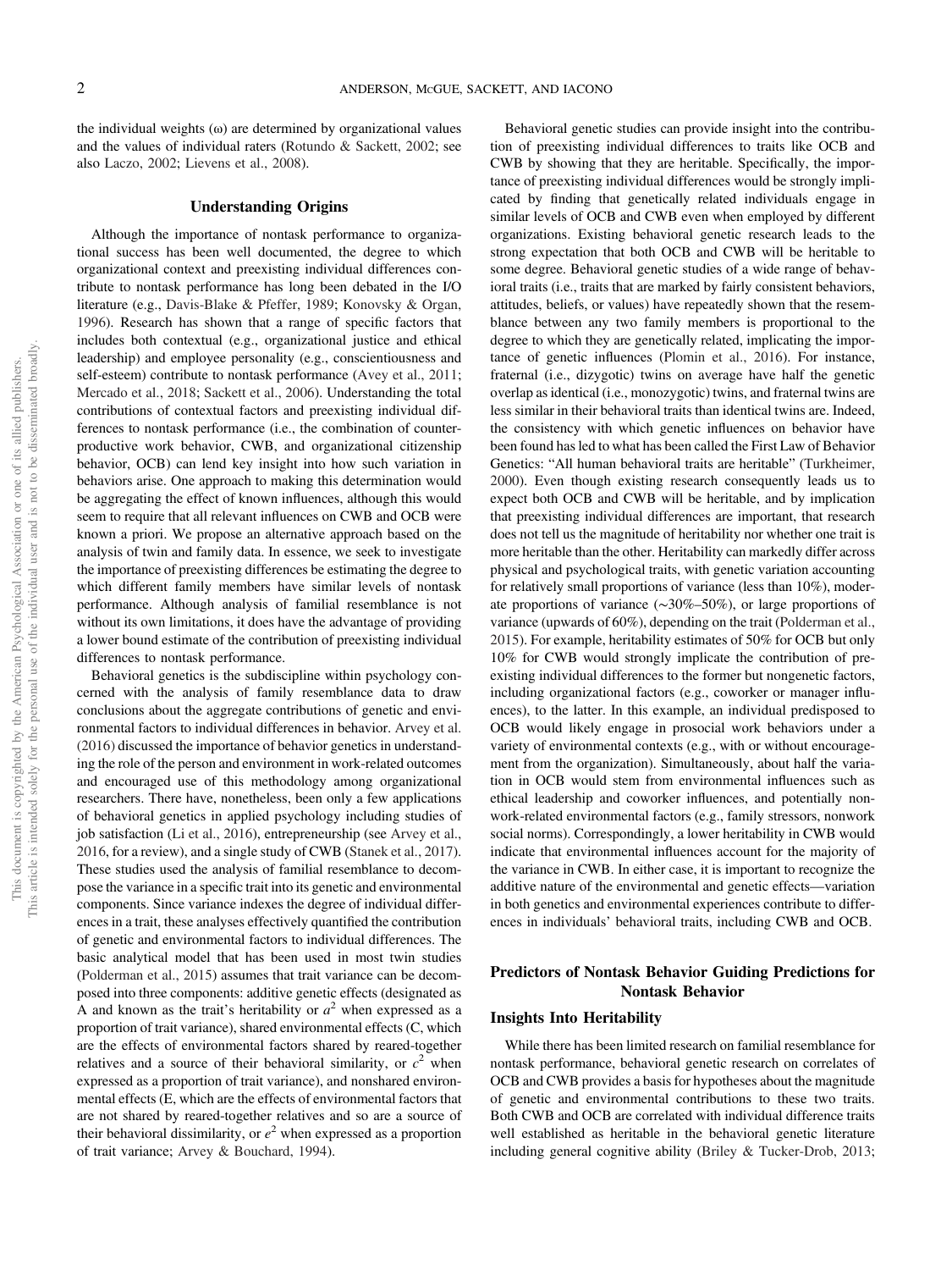Gonzalez-Mulé et al., 2014) and personality (Chiaburu et al., 2011; Matteson et al., 2013; Mercado et al., 2018). In addition, the general externalizing factor of which CWB may be an indicator—and its established indicators including antisocial behavior and substance abuse (Krueger et al., 2005)—has been shown in multiple studies to be moderately to strongly heritable,  $a^2 = .60-.80$  (e.g., Burt, 2009; Hicks et al., 2004; Kendler et al., 2011; Krueger et al., 2002). Of interest is the study by Hicks et al. (2013), which found significant resemblance in externalizing among both biological and adoptive (i.e., nongenetically related) siblings, suggesting both genetic and shared environmental influences on externalizing. Similar findings have been identified for criminal behavior (Kendler et al., 2015). Although there have been few behavioral genetic studies of prosocial behavior, of which OCB might be an indicator, twin studies have found significant heritable effects for social responsibility, altruism, and childhood prosocial behaviors (Knafo & Plomin, 2006; Koenig et al., 2007; Rushton, 2004). Such findings lead us to hypothesize that:

*Hypothesis 1:* Like most behavioral traits, OCB and CWB will be heritable.

# Differential Heritability

We expect to find that both OCB and CWB are heritable; we do not, however, expect them necessarily to be equally heritable. Engagement in CWB has been consistently seen in the face of organizational injustice, suggesting that this behavior is to some degree reactive (see Mercado et al., 2018). Analogously, supportive and ethical leadership seem to enhance the expression of OCB (Podsakoff et al., 2000; Rockstuhl et al., 2012). Although organizational factors are consequently seen to play a role with both OCB and CWB, the literature suggests that OCB may be more strongly tied to the work environment than CWB. Unfortunately, our confidence in this conclusion is limited by the few studies to have directly compared the prediction of OCB and CWB (i.e., O'Brien & Allen, 2007). O'Brien and Allen (2007) found that in univariate models, organizational factors (i.e., perceived organizational justice, perceived organizational support, and job satisfaction) accounted for consistently more variance in self-reported OCB (ranging from 8.3% to 18.5%) than self-reported CWB (ranging from 1.1% to 7.0%). In contrast, personality traits (i.e., Conscientiousness, trait anger, and locus of control) accounted for similar amounts of variance in CWB (ranging from 1.5% to 20.7%) and OCB (0.0%–19.3%). These findings suggesting that organizational factors matter more for OCB than CWB, lead us to the hypothesis that:

*Hypothesis 2:* The contribution of unique environmental factors will be greater for OCB than for CWB, such that family members will be more similar in their engagement of CWB than OCB.

Although we have emphasized the importance of heritability in implicating preexisting individual differences, the long-term consequences of common rearing (what behavioral geneticists call the twins' shared environment), would also implicate preexisting individual differences. Unlike heritable influences, which are pervasive, there is limited evidence of shared environmental influences on behavioral phenotypes (Plomin et al., 2016; Turkheimer, 2000), so that we might expect limited contribution of the shared environment to nontask performance. Nonetheless, behavioral geneticists have found that some traits are influenced by the shared environment (e.g., cognitive ability) even though the shared environmental influence appears to wane with age (Tucker-Drob & Briley, 2014). Importantly, one of the exceptional behavioral genetic traits showing an effect of common rearing is externalizing psychopathology and its indicators (Han et al., 1999; Hicks et al., 2013). Given the previously cited study by Stanek et al. (2017) linking CWB with externalizing psychopathology, we hypothesize that:

*Hypothesis 3:* There will be enduring effects of the shared rearing environment in CWB but not OCB.

# Nature of Spousal Similarity

It appears that all (or nearly all) complex behavioral traits are to some degree heritable. None is, however, completely heritable. The environment is always important, although the nature of environmental influence appears to be predominantly of the nonshared rather than shared variety (Turkheimer, 2000). One source of nonshared environmental influence would be the previously discussed organizational factors, but nonshared influences need not be restricted to workplace factors. To investigate one possible nonworkplace factor within our familial resemblance framework, we also analyzed spousal similarity for CWB and OCB. Spouses may show similarity on traits because of assortative mating (i.e., the "tendency for individuals to select partners resembling them based on certain characteristics"; Humbad et al., 2010, p. 827; see also Eaves et al., 1984). Alternatively, spousal similarity may be a consequence of the behavior of one spouse influencing that of the other. While correlation should not be taken for causation, the convergence of spousal similarity on a trait over time implies some degree of spousal influence rather than, or in addition to assortative mating. Under assortative mating, we expect spousal similarity to be maximal at the time of mating and to be stable or modestly wane with age. Alternatively, under the spousal influence model, we expect spouses to grow in similarity over time, a phenomenon known as spousal convergence (Humbad et al., 2010).

While spousal similarity on most personality traits tends to be low (Plomin & Deary, 2015), there is evidence for spousal similarity on Aggression (Humbad et al., 2010), which appears to increase with the length of marriage, suggesting spousal convergence. Spouses, like other nuclear family member pairs, are also similar in externalizing (Galbaud du Fort et al., 2002; Taylor et al., 2000), criminal behavior (van de Weijer & Beaver, 2017), and traits such as Alienation and Traditionalism (Humbad et al., 2010). In a sample of Dutch spouses spanning two generations, van de Weijer and Beaver (2017) identified similarity on criminal behavior prior to marriage, which suggested assortative mating, as well as increased similarity between spouses on criminal offending after marriage, suggesting spousal influence. Interestingly, Leikas et al. (2018) found no spousal similarity on benevolence values, values for improving the welfare of the in-group (Schwartz, 2012), suggesting individuals neither select a partner on such values, nor become more similar on such values over time. This leads us to the hypothesis that: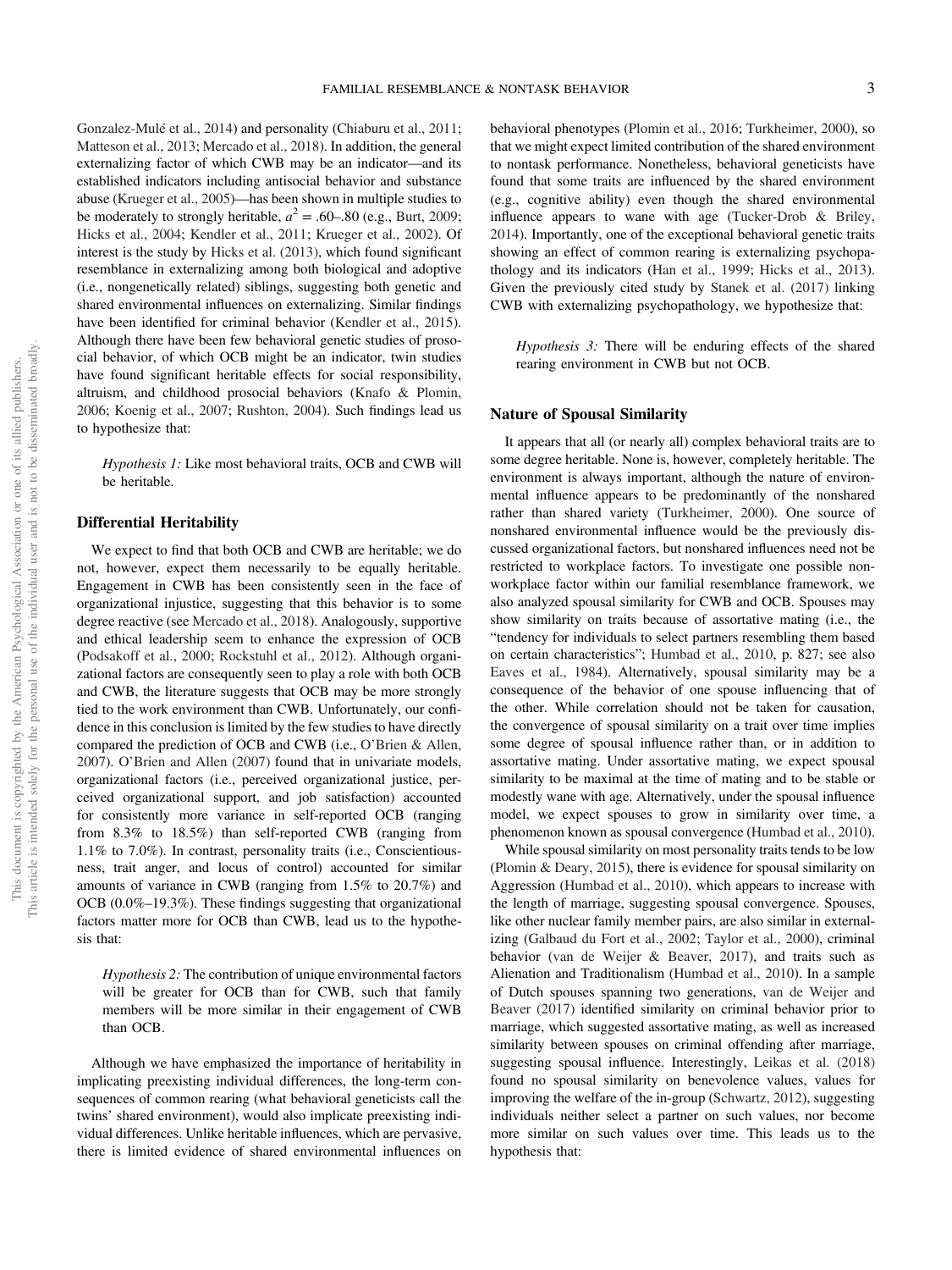*Hypothesis 4:* Spousal/partner similarity will be greater for CWB than OCB, and late-life couples will be more similar on CWB than midlife couples will be.

# Summary of the Present Study

We investigated the nature of familial resemblance in CWB and OCB among monozygotic (MZ, i.e., identical) twins, dizygotic (DZ, i.e., fraternal) twins, nonadoptive (i.e., biologically related) siblings, adoptive siblings, adoptive and nonadoptive parents and offspring, midlife couples, and late-life couples. Data came from the Minnesota Center for Twin and Family Research, which includes a series of studies that follow adolescents into adulthood, their rearing parents, and their later spouses/partners. Biometric analyses of twin and adoptive/nonadoptive sibling data were used to estimate degree of heritability and environmentality of OCB and CWB by taking advantage of degree of genetic relatedness and rearing environment overlap. Similarity among adoptive siblings and adopted offspring and their rearing parents would implicate the contribution of shared environmental factors from childhood or adolescence. Greater MZ than DZ correlations would implicate genetic variation. Similarity between spouses was also assessed. Greater similarity among late-life than midlife couples would suggest spousal influence rather than, or in addition to, assortative mating.

# Method

# Sample and Nontask Performance Measures

The research draws from two ongoing studies from the Minnesota Center for Twin and Family Research (MCTFR): The Minnesota Twin Family Study (MTFS) 11- and 17-year-old cohorts and the Sibling Interaction and Behavior Study (SIBS). Both studies involve longitudinal assessment of two siblings beginning in adolescence and extending through early adulthood, along with their rearing parents. Sibling pairs included both MZ and same-sex DZ twins, and adoptive (i.e., genetically unrelated), nonadoptive (i.e., full biological siblings), and mixed adopted/nonadopted sibling pairs. Inclusion criteria at the intake assessment included living within driving distance of the University of Minnesota and having no physical, intellectual, or behavioral disabilities that would preclude completion of in-person assessments. In the SIBS sample, adoptive sibling pairs were required to be genetically unrelated to each other.

The University of Minnesota Institutional Review Board (IRB) approved both studies. The IRB study title and protocol number for the twin and twin-spouse/partner study were "Adolescent drinking and midlife outcomes: A prospective cotwin control study" and 9109M04330. The IRB study title and protocol number for the sibling and parent study were "Free will, determinism, and the development of character: An adoption study" and STUDY00001118. Research using data from these ongoing studies has been published in a variety of journals (e.g., Iacono & McGue, 2002; McGue et al., 2007).

# Twins and Their Romantic Partners

The initial twin's sample included 2,764 male and female MZ and same-sex DZ twins that were first assessed at the target age of either 11 or 17 (see Iacono & McGue, 2002). Twin families were recruited

via publicly available birth records of twins born between 1972 and 1984 in Minnesota. The Minnesota-statewide sample reflects the state's population for the birth years sampled, with 95.8% participants being White. Data for this study come from the fourth followup to the initial assessment, which started in 2017 and remains ongoing. One thousand and ninety-five twins (466 males and 629 females) were assessed and 1,012 of these twins (433 males and 579 females) met the criteria to be included in the analyses reported here: They were employed and had a valid CWB or OCB score. In this twin sample, there were 261 MZ twin pairs, 130 DZ twin pairs, and 230 unmatched (i.e., singleton) twins. Twins had a mean age of 40.9 years  $(SD = 2.5)$ . In some cases, education level was not available for the twins at the most recent follow-up. In these cases, education was backfilled with previous reports of education, and age at which education was assessed ranged from 24.4 to 47.5 years (mean  $= 34.4$ ,  $SD = 6.4$ ). Spouses/partners of twins were also recruited to answer a series of questionnaires at this follow-up assessment if they were living with the twin partner. Five hundred and eighty-six spouses/partners met our inclusion criteria (i.e., employed and had a matched spouse who met the twin inclusion criteria) and were included in this study. Spouse/ partners had a mean age of 41.8 years  $(SD = 4.7)$ . The majority of the twin–spouse/partner pairs reported being married (89.6%), and 16 were same-sex couples. Follow-up data collection remains ongoing and additional information on recruitment and sample details can be found in Iacono et al. (1999), Iacono and McGue (2002), and McGue et al. (2017).

#### Sibling Pairs and Their Rearing Parents

The original SIBS sample included 1,234 offspring from 409 adoptive (from 124 mixed families and 285 adoptive families) and 208 nonadoptive sibling pairs and their rearing parents. Initiated in 1998, the families were systematically ascertained from three large adoption agencies in Minnesota for adoptive siblings or from Minnesota state birth records for nonadopted sibling pairs. Adoptions were closed, and no data was collected from adoptive offspring's birth parents. Additional details concerning the recruitment of the SIBS sample can be found in McGue et al. (2007). At the intake assessment, a total of 613 (99% of the target sample of 617) mothers and 551 (89%) fathers were assessed. Among the 1,234 assessed offspring in the 617 families, two (from different adoptive families) were judged to be ineligible after they had completed their intake assessment (one adopted participant was found to be biologically related to their participating sibling and a second adopted participant had an IQ that suggested mild intellectual disability, a study exclusion criterion).

Data for this study come from SIBS follow-up three, which started in 2018 and continued through 2021. Parental data broadly reflect the state's population in racial demographics, with almost all rearing parents being White, but not in socioeconomic status (SES; measured via a combination of educational attainment, income, and occupational status), adoptive parents have higher than average SES. Adoptive offspring were primarily East Asian (66%), with approximately 21% of adoptive offspring White, and the remaining 13% another ethnicity. Seven hundred and sixty-nine offspring and 587 parents completed the follow-up three assessment. Among these,  $708$  offspring  $(280 \text{ males and } 428 \text{ females, mean age} =$ 31.8 years,  $SD = 2.7$ ) and 536 parents (mean age  $= 64.8$  years,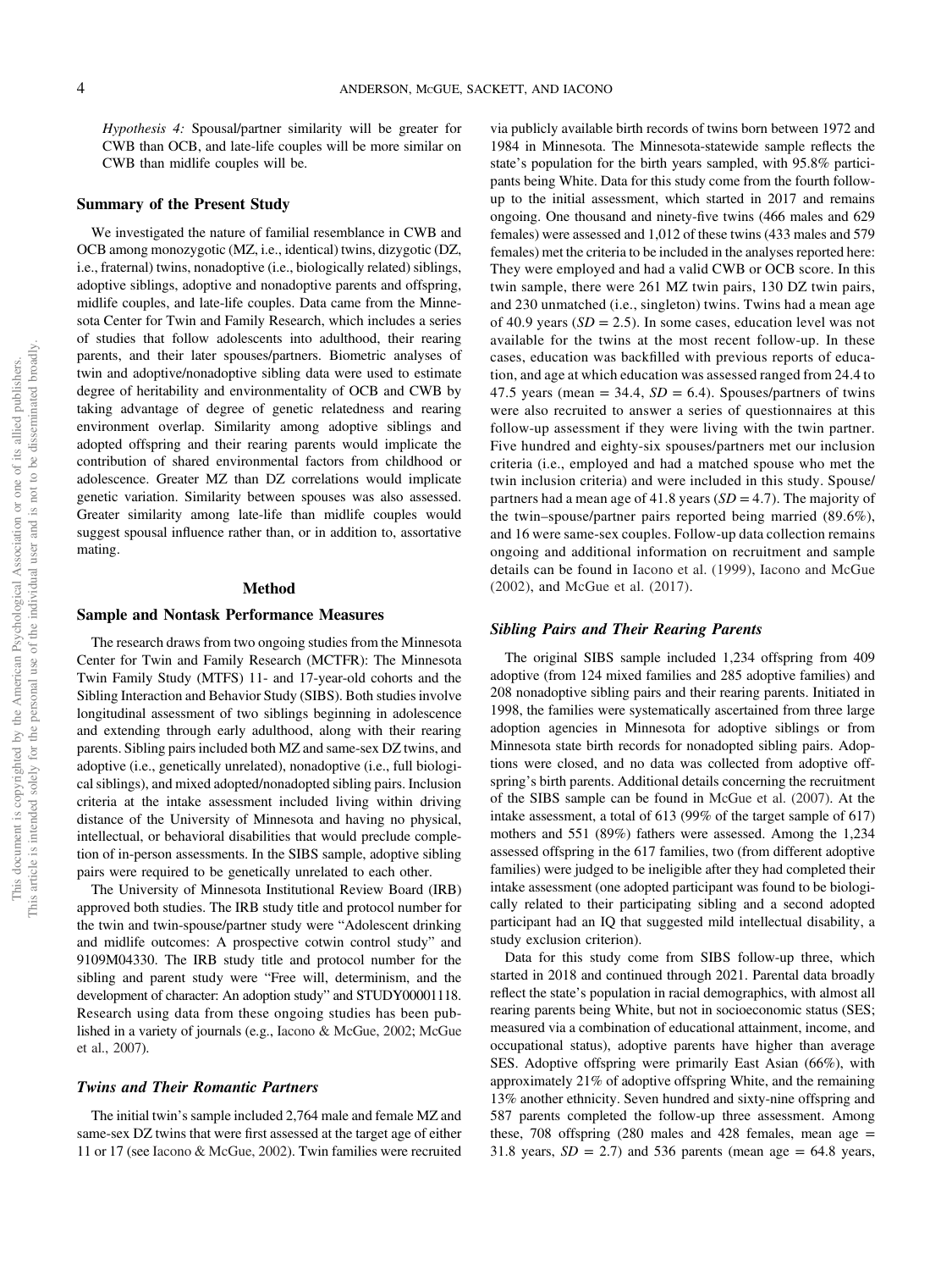#### Nontask Work Behavior Measures

Self-report was used for all measures and samples in this study. The items and prompts for nontask work performance were the same for the twins, twin–spouse/partners, and sibling pairs, but slightly different for parents to allow responses from parents whose most recent employment occurred more than 3 years before the time of assessment. Twins, twin–spouse/partners, and siblings pairs were asked to rate the extent to which they engaged in the behaviors over the past 3 years if they had been employed or self-employed full or part time at any time in past 3 years. Sibling rearing parents were asked if they were currently or previously employed, and asked to answer nontask performance items based on their current job or most recent job if they had been, but were not currently, employed. The full scales can be found in the Supplemental Table S9 and Table S10, and item level descriptives can be found in the Table S23. To minimize the effect of extreme scores, all scores were winsorized at three standard deviations above and below the mean within each sample (twins, twin–spouse/partners, siblings, and parents) for CWB, OCB, and their facets. This affected less than 2% of the scores for each scale in each sample (vs. an expected .3% if the data were normally distributed). Distributions of scores before and after winsorization can be found in Supplemental Table S12. While there is evidence that performance is generally normally distributed, nonnormality can become an issue when noncomparable jobs are examined (Beck et al., 2014), as may be the case in our community sample where occupation is not controlled for.

**OCB Measure.** OCB was measured via an adapted version of Laczo's (2002) 15-item scale (see also Sackett et al., 2006), which measures Coleman's and Borman's (2000) three-factor model of OCB: interpersonal support (e.g., helping and motivating others), organizational support (e.g., loyalty in times of hardship, complying with rules and procedures), and conscientiousness initiative (i.e., persisting with additional effort, taking initiative). Items were rated on a 5-point frequency scale  $(0 = Never, to 4 = Always)$ , whereas in Laczo (2002), the items were rated on a 4-point scale. Some questions were also slightly reworded (see supplement for a comparison between the original and MCTFR items). An overall OCB score was created by summing all 15 items to assess an overall tendency toward prosocial workplace behavior. OCB facets (i.e., conscientious initiative, organizational support, interpersonal support) were each the sum of five items in order to assess familial similarity in specific domains of prosocial workplace behavior. Internal consistency reliabilities for the total OCB score were  $\alpha = .85$  and  $.84$  in combined twins/partners and siblings/parents samples respectively, and similarly high for the five-item conscientious initiative and organizational support OCB facet scales (α from .78 to .80). Internal consistency reliability was, however, modest for the five-item interpersonal support OCB facet scale ( $\alpha$  from .54 to .57; see Table 1 and Supplemental Table S2). For completeness, we report results for this latter facet scale but encourage care in interpreting its results given its low reliability.

CWB Measure. CWB was measured via an adapted version of Bennett and Robinson's (2000) 19-item scale. Their scale consists of

seven counterproductive work items targeted toward individuals (i.e., interpersonal deviance, CWBI) and 12 items targeted toward the organization (i.e., organizational deviance, CWBO). Items were rated on a 5-point frequency scale  $(0 = Never, to 4 = Always)$ , whereas in Bennett and Robinson (2000), the items were rated on a 7-point scale, minor rewording also occurred for some questions. For instance, exchanging "took" for "taken," or adding "when not allowed" to the end of the item "Used an illegal drug or consumed alcohol on the job" (see supplement for a comparison between the original and MCTFR items). An overall CWB score was calculated by summing all 19 items, and facet-level scales for CWBI and CWBO computed by summing the 7 and 12 items, respectively. Internal consistency reliabilities for overall CWB were .84 and .86 in the twins-spouse/partners and siblings-parents samples respectively, and the two facets ranged from  $\alpha = .78$  to .82 across two samples (see Supplemental Table S2).

# Familial Resemblance Analysis

Our analysis of familial resemblance began with the computation of correlations among all possible relative pairings including: MZ twins, DZ twins, adoptive siblings, nonadoptive siblings, nonadoptive parent–offspring, adoptive parent–offspring, the twins and their spouse/partners (i.e., midlife couples), and the SIBS mother–father pairs (i.e., late-life couples). For twins, intraclass correlations were estimated using the *psych* package in R with unmatched twins included to be consistent with the full-information maximumlikelihood method used in the biometric analysis. For nontwin siblings, groups were formed by older versus younger siblings for interclass correlations analyzed in the *stats* package. Interclass correlations were also used for parent–offspring, midlife couple, and late-life couple correlations. For parent–offspring correlations, the average of the two parents' CWB and OCB scores was used after correcting for differences by sex. When only one parent provided a CWB or OCB score that sex-corrected value was used. The significance level was set at  $p < .05$ .

# Biometric Model Analysis

The second stage of our analysis involved the fitting of biometric models. Raw CWB and OCB scores were adjusted using regression for age and sex separately in the two samples and the residuals used in the biometric analyses (see Supplemental Table S3, for regression results; twin and nontwin sibling correlations by sex can be found in Table S17). Twin pairs and unmatched twins and siblings (i.e., singletons; cotwin or cosibling not present) were included in these models. Fullinformation maximum-likelihood was used to employ all available data including the nonpaired twins and siblings, who provide information with respect to the means and variances of the phenotypes. The standard biometric method (Neale & Cardon, 1992) decomposes variance in a quantitative phenotype (P) into additive genetic factors (A; used to estimate heritability), shared environmental factors (C; the contribution of environmental factors shared by reared-together relatives), and unique environmental factors (E; the contribution of environmental factors unique to members of a family). Variance due to measurement error is included in the E component.

In the standard biometric formulation (see Neale & Cardon, 1992), the variance in a quantitative phenotype, *P* (e.g., CWB), can be represented as: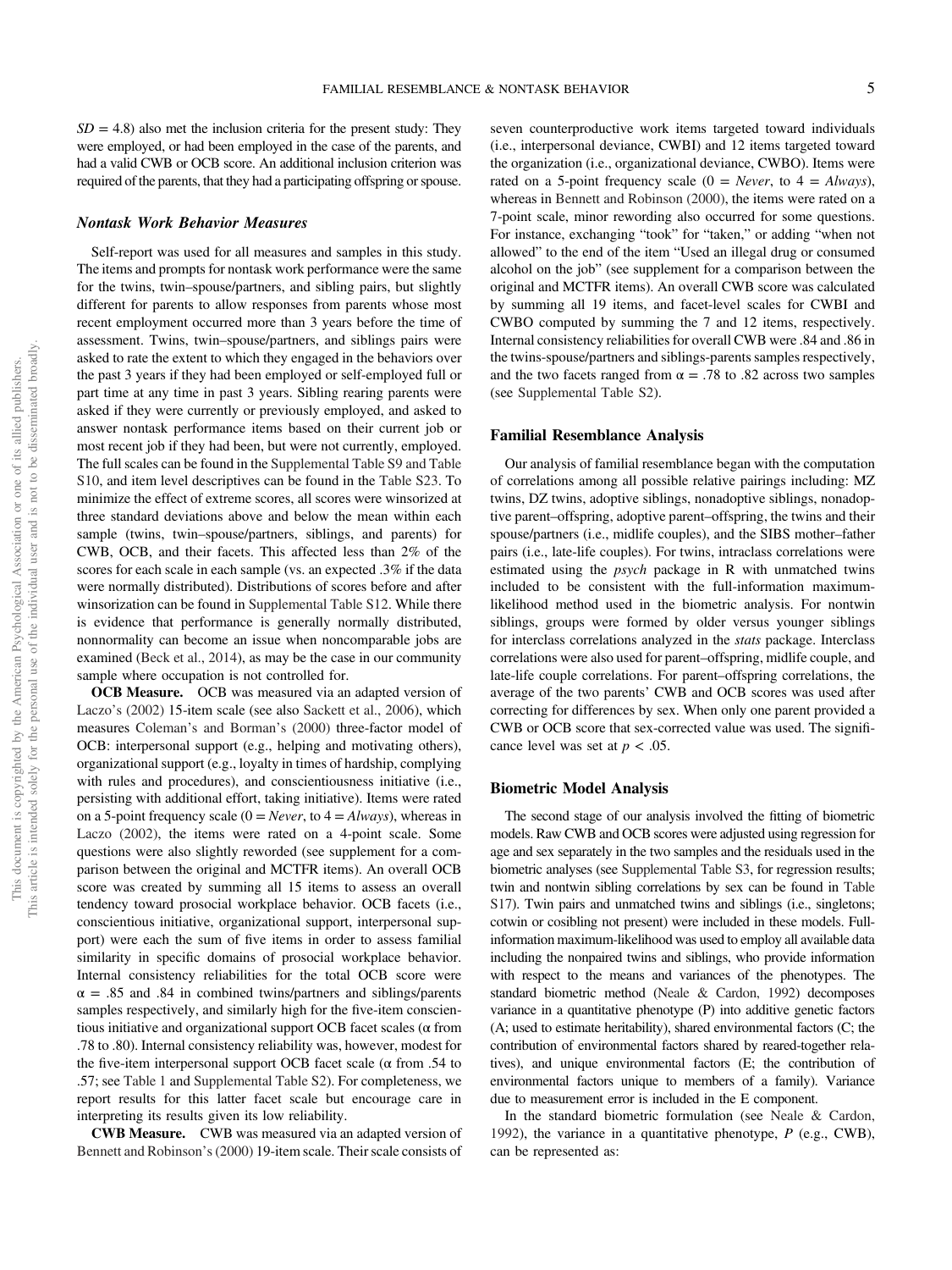| Table 1 |  |  |
|---------|--|--|
|         |  |  |

| <b>Descriptive Statistics</b> |  |
|-------------------------------|--|
|-------------------------------|--|

| Sample <sup>a</sup>                  | Twin sample | Spouse/Partners of twins | SIBS sample   | Parents of SIBS |
|--------------------------------------|-------------|--------------------------|---------------|-----------------|
| Overall $N$                          | 1,012       | 528                      | 708           | 536             |
| Female $N$ (%)                       | 513 (58.1%) | 220 (41.7%)              | 336 (54.7%)   | 306 (57.0%)     |
| Age $M(SD)$                          | 40.9(2.5)   | 41.8(4.7)                | 31.8(2.7)     | 64.8(4.8)       |
| Range                                | 35.8-47.8   | 29.4-59.7                | $25.7 - 40.6$ | $52.5 - 77.5$   |
| College degree or higher $N(\%)$     | 533 (54.6%) | 289 (54.7%)              | 496 (70.1%)   | 351 (65.5%)     |
| Workplace behavior                   |             |                          |               |                 |
| OCB $M(SD)$                          | 44.9 (7.0)  | 44.2(7.2)                | 44.2(6.8)     | 46.0(6.2)       |
| Range                                | $24 - 60$   | $24 - 60$                | $24 - 60$     | $28 - 60$       |
| $\alpha$                             |             | .85                      | .84           |                 |
| Range possible 0-60                  |             |                          |               |                 |
| OCB Conscientious Initiative $M(SD)$ | 14.3(3.2)   | 14.0(3.3)                | 14.2(3.2)     | 14.5(2.8)       |
| Range                                | $5 - 20$    | $4 - 20$                 | $5 - 20$      | $6 - 20$        |
| $\alpha$                             |             | .80                      | .79           |                 |
| Range possible 0-20                  |             |                          |               |                 |
| OCB Organizational $M(SD)$           | 14.5(3.2)   | 14.3(3.2)                | 14.3(3.1)     | 15.1(2.9)       |
| Range                                | $5 - 20$    | $5 - 20$                 | $5 - 20$      | $6 - 20$        |
| $\alpha$                             |             | .78                      | .78           |                 |
| Range possible 0-20                  |             |                          |               |                 |
| OCB Interpersonal $M(SD)$            | 16.1(2.2)   | 15.9(2.3)                | 15.7(2.2)     | 16.4(2.1)       |
| Range                                | $10 - 20$   | $9 - 20$                 | $9 - 20$      | $10 - 20$       |
| $\alpha$                             |             | .54                      | .57           |                 |
| Range possible 0-20                  |             |                          |               |                 |
| CWB $M(SD)$                          | 6.7(5.4)    | 7.0(5.5)                 | 8.3(6.1)      | 6.0(4.9)        |
| Range                                | $0 - 24$    | $0 - 24$                 | $0 - 28$      | $0 - 21$        |
| $\alpha$                             |             | .84                      | .86           |                 |
| Range possible 0-76                  |             |                          |               |                 |
| CWB Interpersonal $M(SD)$            | 2.7(2.8)    | 2.9(3.1)                 | 3.3(3.2)      | 2.0(2.3)        |
| Range                                | $0 - 12$    | $0 - 13$                 | $0 - 14$      | $0 - 9$         |
| $\alpha$                             |             | .82                      | .82           |                 |
| Range possible 0-28                  |             |                          |               |                 |
| CWB Organizational $M(SD)$           | 4.0(3.4)    | 4.0(3.6)                 | 5.0(3.9)      | 3.9(3.4)        |
| Range                                | $0 - 15$    | $0 - 15$                 | $0 - 18$      | $0 - 14$        |
| $\alpha$                             |             | .78                      | .80           |                 |
| Range possible 0-48                  |             |                          |               |                 |

*Note*. CWB = Counterproductive work behaviors; OCB = Organizational citizenship behaviors; *M* = Mean; *SD* = Standard deviation.

a Sample size ranges from 1,011 to 1,012 in the Twins sample, 516 to 528 in the Twin-Spouse/Partners sample, 704 to 708 in the Parents sample, and 535 to 536 in the SIBS Offspring sample. See Supplemental Table S15, for complete breakdown of missingness. Alpha calculated for combined twins–partners sample and sibling–parents sample.

$$
P = A + C + E \tag{1}
$$

This model is frequently referred to as the ACE model. The expected similarity among relatives can be derived for this model under standard biometric assumptions (Plomin et al., 2013). Such assumptions include that the environment functions the same for all sibling pairs (e.g., twins do not have more similar environments than nontwin siblings) and that assortative mating is not present. Both assumptions were examined in this article—assortative mating via analysis of spousal similarity and equal environmental similarity of sibling pairs by estimating a twin-specific environment parameter in the ACE model, which was made possible by inclusion of the nontwin sibling data as explained below. An additional assumption is that genetic effects are additive (i.e., no additional increase for a phenotype due to interactions between genes—the sum of the parts *is* equal to the whole). A substantial meta-analysis of over 2,700 twin studies of more than 17,000 different traits by Polderman et al. (2015) concluded that the additive genetic assumption generally held.

Reared-together MZ twins share a genome and a rearing environment, while reared-together DZ twins share half of the additive genetic effect and a rearing environment, giving:

Expected MZ Covariance = 
$$
A + C
$$
  
Expected DZ Covariance = .5  $A + C$  (2)

Similarly, the expected similarity among adopted (who are genetically unrelated but reared together) and nonadopted siblings is given by:

Expected Nonadoptive Sibling Covariance = 
$$
.5A + C
$$
  
Expected Adoptive Offspring Covariance =  $0.0 A + C$  (3)

*A*, *C*, and *E* can be estimated for this model from the observed variances/covariances using standard statistical techniques (Neale & Cardon, 1992; Neale et al., 2003).

Estimates of the additive genetic variance, shared environmental variance and unique environmental variance components can then be standardized by dividing by the total phenotypic variance, such that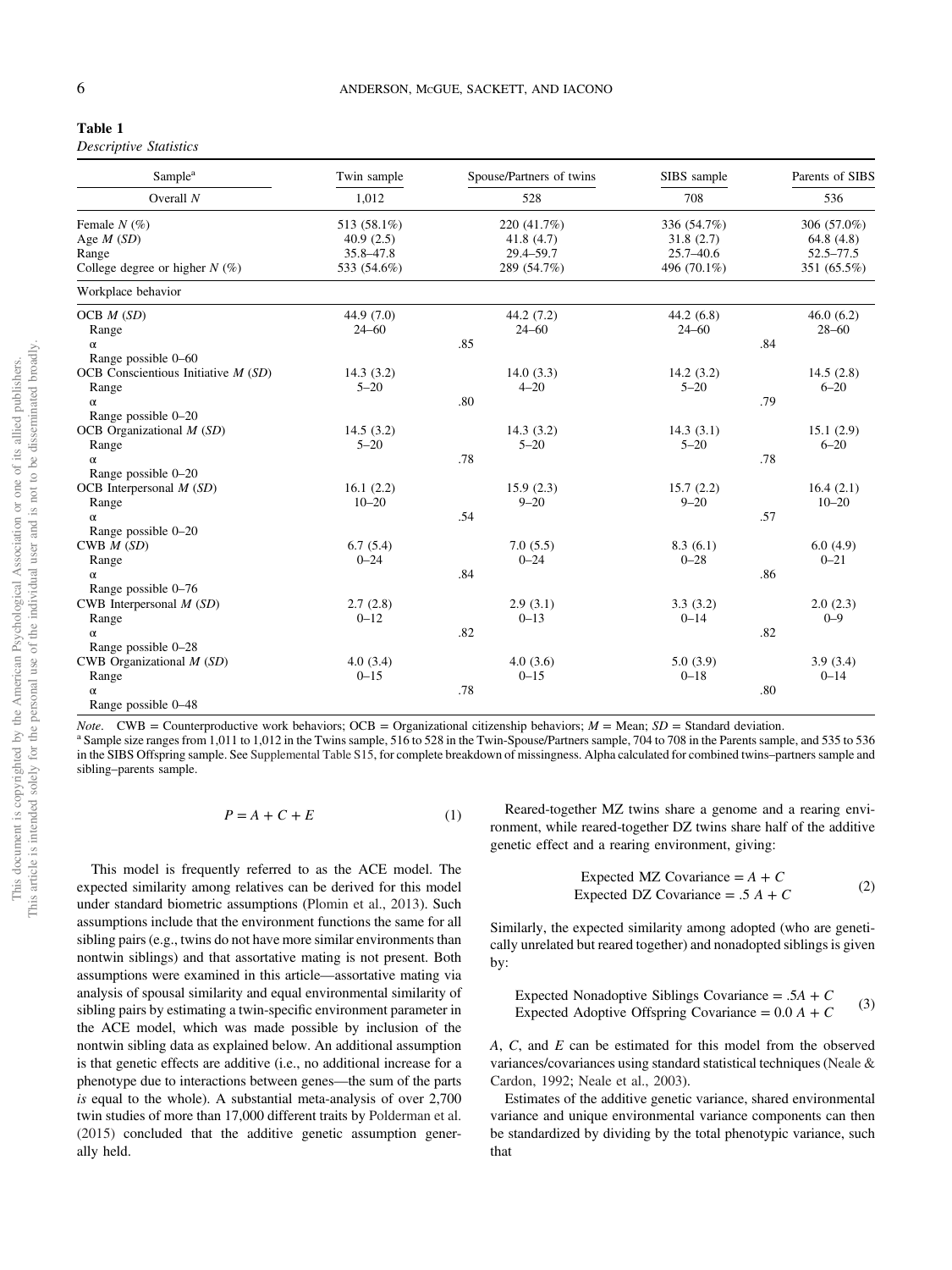$a^2 + c^2 + e^2 = 1$  = Total Standardized Variance of the Phenotype (4)

The availability of both the twin and adoption samples allowed us to test a key assumption of the twin method by determining whether the shared environment operated more strongly in twins than nontwin siblings. Specifically, the *A*, *C*, and *E* parameters can be estimated independently in the twin and nontwin sibling samples. Alternatively, we can test whether these parameter estimates are statistically homogeneous in a combined analysis of the twin and nontwin sibling samples in which the ACE estimates are constrained to be equal. If this combined model fits more poorly than when the parameters are estimated separately, we can further test whether adding a *T* parameter (representing a twins-specific environmental influence) to the expected covariance of both MZ and DZ twins but not to the similarity of the nontwin sibling pairs can account for the lack of model fit (Matteson et al., 2013). In addition to poor model fit in a twin/nontwin combined model, Matteson and colleagues point out that if twin-specific environmental influences are present, the classical twin design will overestimate *c* 2 .

We followed the strategy presented by Matteson et al. (2013) for assessing genetic and environmental variance in both twin and adoption samples by fitting three models to each measure. We first fit a model in which the ACE parameters were fit separately in the two samples. We designate this model the *free* model. Second, we constrained the ACE parameters to be the same in the two samples, which we designate the *constrained* model. Finally, we fit a model in which the ACE parameters were the same in the two samples but greater twin than sibling resemblance was accounted for by a *T* parameter. This model is designated the *combined* model. Models were fit by maximizing a multivariate normal likelihood and compared using a likelihood ratio test.

# Transparency and Openness

We have described sample recruitment, inclusion and exclusion criteria, all manipulations, and all measures used in the study. We have aligned reporting to the *Journal of Applied Psychology* methodological checklist. Research materials are available in the online supplement. Due to privacy issues, we are unable to make the data public, however, analysis code is available upon request from the first author. Data were analyzed in R Studio, Version 3.5.2 (RStudio Team, 2020). Analyses were run using the *psych* package, Version 2.1.3 (Revelle, 2016), the *stats* package, Version 3.5.2, (RStudio Team, 2020), the *Hmisc* package, Version 4.2.0 (Harrell & Dupont, 2021), the *cocor* package, Version 1.1.3 (Diedenhofen & Musch, 2015), and the *OpenMx* package, Version 2.17.2 (Boker et al., 2021). The study design, analysis, and hypotheses were not preregistered.

#### Results

Descriptive statistics for demographics and nontask behaviors are presented in Table 1. Correlations among the demographics and nontask behaviors are presented in Tables 2 and 3 for the twins and spouse/partners, and nontwin sibling pair offspring and parents, respectively. Moderate and negative correlations were identified between CWB and OCB in the four samples (*r* = −.32 to −.37), and moderate-to-strong intercorrelations were identified among the OCB facets  $(r = .41-.58)$  and CWB facets  $(r = .31-.52)$ . It is important to note that the male twin cohort was sampled 3 years in advance of the female twin cohort, leading to an inflated association between age and sex in the twin sample. Differences in nontask performance by sex can be found in the Supplemental Table S5, nonwinsorized means and standard deviations in Table S6, and nontask performance regressed on education in Table S4. Education, which may act as a proxy for employment type, consistently showed negligible correlations with OCB and its facets  $(r =$ −.01–.10), as well as with organizational deviance (*r* = −.05–.02). On the other hand, interpersonal deviance showed a generally moderate, negative association with educational attainment  $(r = -.26 \text{ to } -.08)$ .

Familial correlations for OCB and CWB, and their facets are presented in Table 4 (familial correlations using nonwinsorized scores can be found in the Supplemental Table S7). MZ twins were consistently more similar than other offspring pairs, implicating the importance of genetic factors. Although pairwise correlation differences between MZ and other offspring groups were not

Table 2 *Correlations in Twins (Lower Diagonal) and Partners (Upper Diagonal)*

|                  |                  |                  |        |            | $\cdots$  |        |            |                |        |          |
|------------------|------------------|------------------|--------|------------|-----------|--------|------------|----------------|--------|----------|
| Variable         | SEX <sup>a</sup> | Age <sup>a</sup> | Edu.   | <b>CWB</b> | $CWB$ -ID | CWB-OD | <b>OCB</b> | <b>OCB-CON</b> | OCB-OC | $OCB-IC$ |
| SEX <sup>a</sup> |                  | $-.14$           | .13    | $-.25$     | $-.31$    | $-.12$ | .11        | .07            | .04    | .21      |
| $AGE^a$          | $-.43$           |                  | .00    | $-.01$     | .01       | $-.04$ | .01        | $-.01$         | $-.00$ | .05      |
| Edu.             | .14              | $-.13$           |        | $-.13$     | $-.21$    | $-.00$ | .06        | .05            | .07    | .02      |
| <b>CWB</b>       | $-.27$           | .16              | $-.16$ |            | .77       | .84    | $-.34$     | $-.26$         | $-.23$ | $-.37$   |
| CWB-ID           | $-.27$           | .18              | $-.23$ | .83        |           | .31    | $-.18$     | $-.08$         | $-.11$ | $-.31$   |
| CWB-OD           | $-.21$           | .09              | $-.05$ | .88        | .48       |        | $-.37$     | $-.34$         | $-.28$ | $-.30$   |
| <b>OCB</b>       | .11              | $-.05$           | .09    | $-.32$     | $-.19$    | $-.35$ |            | .85            | .87    | .73      |
| <b>OCB-CON</b>   | .08              | $-.02$           | .05    | $-.23$     | $-.10$    | $-.28$ | .86        |                | .58    | .42      |
| OCB-OC           | .07              | $-.04$           | .08    | $-.23$     | $-.11$    | $-.27$ | .86        | .58            |        | .51      |
| OCB-IC           | .14              | $-.08$           | .09    | $-.35$     | $-.30$    | $-.31$ | .70        | .44            | .43    |          |

*Note*. Edu = Education; CWB = Counterproductive work behavior; ID = Interpersonal deviance; OD = Organizational deviance; OCB = Organizational citizenship behavior; CON = Conscientiousness Initiative; OC = Organizational citizenship; IC = Interpersonal citizenship; SEX = biserial correlation; 1 = Male; 2 = Female. Twins *N* 1,010–1,012. Partners *N* 516–528.

<sup>a</sup> The male twin cohort was collected 3 years in advance of the female twin cohort, such that there is an inflated association between age and variables associated with sex in the twin sample. Standard error no greater than .001 in the twins sample and .002 in the partner sample. Twin correlations with a magnitude equal to or greater than .07 are statistically significant at *p* < .05. Partner correlations with a magnitude equal to or greater than .09 are statistically significant at *p* < .05.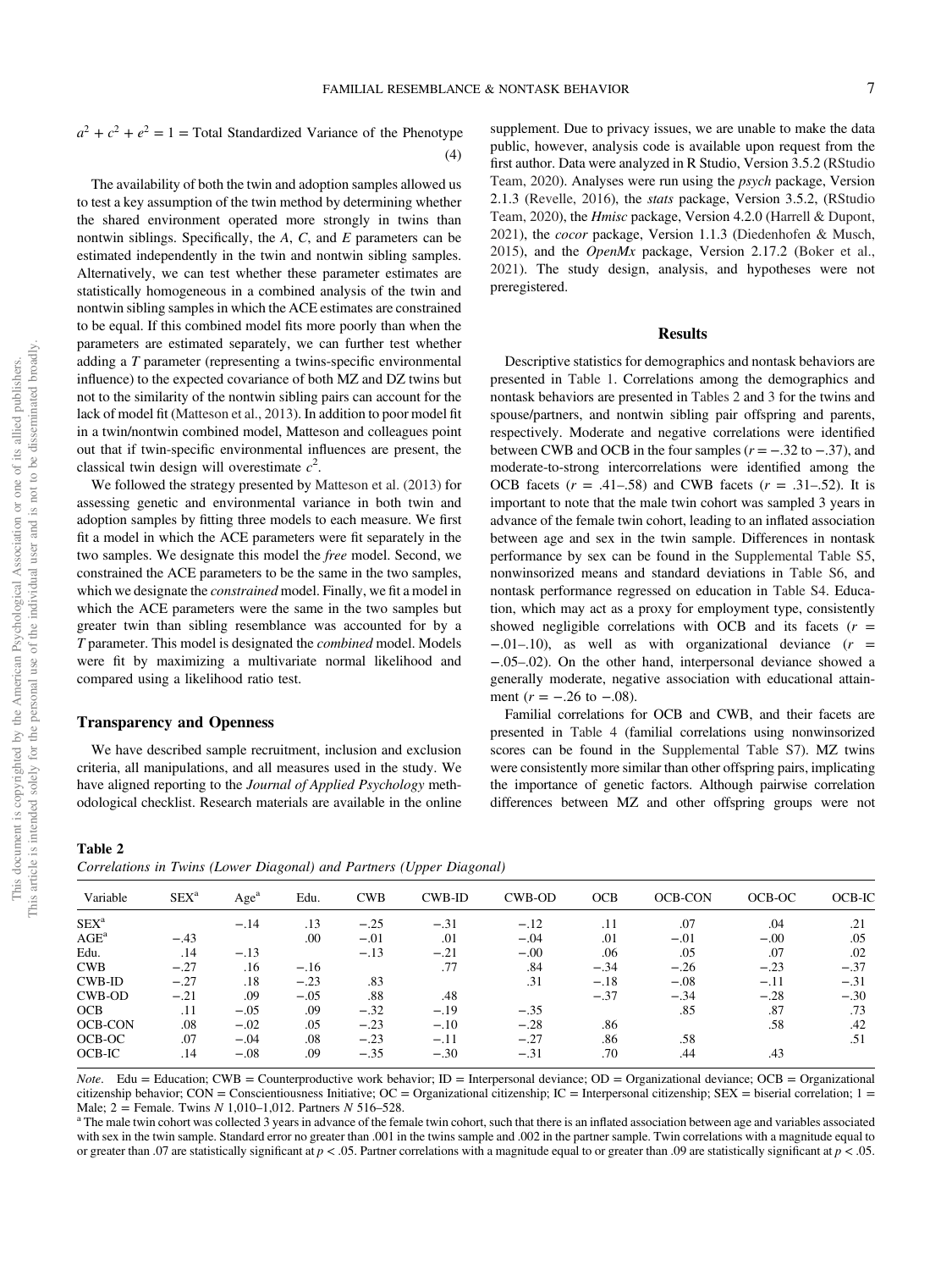| Table 3                                                                           |  |
|-----------------------------------------------------------------------------------|--|
| Correlations in SIBS Offspring (Lower Diagonal) and SIBS Parents (Upper Diagonal) |  |

|                |            | $\overline{\mathcal{U}}$<br>$\cup$ $\vee$ | $\circ$ |            |           | $\mathbf{1}$<br>$\overline{\phantom{0}}$ |            |                |        |        |
|----------------|------------|-------------------------------------------|---------|------------|-----------|------------------------------------------|------------|----------------|--------|--------|
| Variable       | <b>SEX</b> | Age                                       | Edu.    | <b>CWB</b> | $CWB$ -ID | CWB-OD                                   | <b>OCB</b> | <b>OCB-CON</b> | OCB-OC | OCB-IC |
| <b>SEX</b>     |            | $-.17$                                    | $-.08$  | $-.22$     | $-.27$    | $-.14$                                   | .17        | .14            | .08    | .19    |
| AGE            | .10        |                                           | .30     | $-.06$     | $-.11$    | $-.03$                                   | $-.02$     | $-08$          | .04    | $-.03$ |
| Edu.           | .19        | .05                                       |         | $-.02$     | $-.08$    | .02                                      | .05        | $-.01$         | .10    | .01    |
| <b>CWB</b>     | $-.31$     | $-.04$                                    | $-.15$  |            | .81       | .92                                      | $-.37$     | $-.28$         | $-.26$ | $-.37$ |
| <b>CWB-ID</b>  | $-.33$     | $-.02$                                    | $-.26$  | .83        |           | .52                                      | $-.28$     | $-.17$         | $-.18$ | $-.35$ |
| CWB-OD         | $-.21$     | $-.05$                                    | $-.02$  | .89        | .50       |                                          | $-.36$     | $-.30$         | $-.26$ | $-.31$ |
| <b>OCB</b>     | .16        | .01                                       | .03     | $-.33$     | $-.17$    | $-.40$                                   |            | .82            | .83    | .72    |
| <b>OCB-CON</b> | .13        | $-.03$                                    | .05     | $-.26$     | $-.10$    | $-.33$                                   | .83        |                | .50    | .41    |
| OCB-OC         | .09        | .04                                       | .01     | $-.21$     | $-.06$    | $-.28$                                   | .83        | .50            |        | .43    |
| OCB-IC         | .19        | .02                                       | .02     | $-.36$     | $-.30$    | $-.34$                                   | .72        | .42            | .45    |        |

*Note*. Edu = Education; CWB = Counterproductive work behavior; ID = Interpersonal deviance; OD = Organizational deviance; OCB = Organizational citizenship behavior; CON = Conscientiousness Initiative; OC = Organizational citizenship; IC = Interpersonal citizenship; SEX = biserial correlation  $1 =$ Male;  $2 =$  Female. Offspring *N* 703–708. Parents *N* 535–536. Standard error no greater than .001 in the SIBS offspring sample and .002 in the parent sample. Sibling correlations with a magnitude equal to or greater than .08 are statistically significant at  $p < .05$ . Parent correlations with a magnitude equal to or greater than .09 are statistically significant at  $p < .05$ .

always statistically significant (Supplemental Table S25), pairwise correlation comparisons are an inefficient way of analyzing familial correlations compared to biometric methods, which optimally weight all available information (Boker et al., 2011). DZ twins and nonadoptive siblings showed intermediate and generally similar levels of correlation (e.g., OCB  $r = .17$  and .15, while CWB = .20 and .23, respectively). Adoptive sibling correlations were generally the lowest and in no case statistically significant. Parent–offspring correlations for both adoptive and nonadoptive offspring were significant for CWB (*r* = .15 and .16, respectively) but not for OCB. At the OCB facet level, there was a significant correlation between parents and their nonadoptive offspring on conscientious initiative  $(r = .12)$ . At the CWB facet level, there were significant correlations between parents' organizational CWB and their adoptive (*r* = .18) and

nonadoptive  $(r = .20)$  offspring's, but not for interpersonal CWB. Midlife (twin-spouse/partner) couples were significantly but modestly correlated on CWB, OCB, and their facets (*r* = .11– .19), while late-life (mother–father) couples were only significantly correlated on CWB and organizational CWB (*r* = .16). However, in no case did midlife and late-life couple correlations differ statistically significantly from each other. Additionally, CWB correlations were not statistically significantly different from their respective OCB correlations in any pair type (Supplemental Table S24).

We compared the fit of ACE models in which parameters were freely estimated across twin and adoption samples (referred to as Free in Table 5), to models where the A, C, and E parameters were constrained equal (referred to as Constrained in Table 5) in the two

Table 4

*Familial Correlations on Nontask Performance [95% Con*fi*dence Intervals]*

| $(N \text{ Pairs})$                    | <b>OCB</b>    | <b>OCB-CON</b> | OCB-OC        | OCB-IC        | <b>CWB</b>    | CWB-ID        | <b>CWB-OD</b> |
|----------------------------------------|---------------|----------------|---------------|---------------|---------------|---------------|---------------|
| <b>Siblings</b>                        |               |                |               |               |               |               |               |
| MZ Twins (261-260)                     | .34           | .31            | .29           | .32           | .40           | .40           | .36           |
|                                        | [.25, .43]    | [.22, .39]     | [.20, .38]    | [.23, .41]    | [.32, .48]    | [.32, .48]    | [.27, .44]    |
| DZ Twins $(130)$                       | .17           | .04            | .20           | $.10\,$       | .20           | .36           | .01           |
|                                        | [.04, .30]    | $[-.09, .17]$  | [.08, .33]    | $[-.03, .23]$ | [.07, .32]    | [.24, .47]    | $[-.12, .14]$ |
| Nonadoptive Siblings (88)              | .15           | .13            | .12           | .09           | .23           | .24           | .25           |
|                                        | $[-.06, .35]$ | $[-.08, .33]$  | $[-.09, .32]$ | $[-.12, .29]$ | [.02, .42]    | [.04, .43]    | [.04, .44]    |
| Adoptive Siblings (138–137)            | .12           | .12            | $-.00$        | .13           | $-.09$        | $-.13$        | $-.02$        |
|                                        | $[-.05, .28]$ | $[-.04, .29]$  | $[-.17, .16]$ | $[-.04, .29]$ | $[-.25, .08]$ | $[-.29, .04]$ | $[-.18, .15]$ |
| Parent-offspring                       |               |                |               |               |               |               |               |
| Nonadoptive Parent and Offspring (203) | .14           | $.22\,$        | .07           | $.10\,$       | .16           | .11           | .20           |
|                                        | [.00, .27]    | [.08, .35]     | $[-.06, .21]$ | $[-.03, .24]$ | [.02, .29]    | $[-.03, .24]$ | [.06, .33]    |
| Adoptive Parent and Offspring (263)    | $-.01$        | $-.02$         | $-.00$        | $-.03$        | .15           | .05           | .18           |
|                                        | $[-.13, .11]$ | $[-.14, .10]$  | $[-.12, .12]$ | $[-.15, .09]$ | [.03, .26]    | $[-.07, .17]$ | [.06, .30]    |
| Couples                                |               |                |               |               |               |               |               |
| Midlife Couples (528–527)              | .16           | .14            | .16           | .13           | .18           | .11           | .19           |
|                                        | [.08, .24]    | [.05, .22]     | [.08, .25]    | [.04, .21]    | [.09, .26]    | [.02, .19]    | [.11, .27]    |
| Late-Life Couples $(201-200)$          | .11           | .13            | .12           | .02           | .16           | .07           | .16           |
|                                        | $[-.03, .24]$ | $[-.01, .27]$  | $[-.02, .25]$ | $[-.12, .16]$ | [.03, .29]    | $[-.07, .20]$ | [.02, .29]    |
|                                        |               |                |               |               |               |               |               |

*Note*. OCB = Organizational citizenship behavior; CON = Conscientious initiative; OC = Organizational citizenship; IC = Interpersonal citizenship; CWB = Counterproductive work behaviors;  $ID =$  Interpersonal deviance;  $OD =$  Organizational deviance. To account for sex differences, spouse/partner pairs are set up to as males/females. In the midlife pairs, there were 16 same-sex couples and one spouse choose not to answer, in these cases the partners were placed in the opposite sex group of their respective twin partners.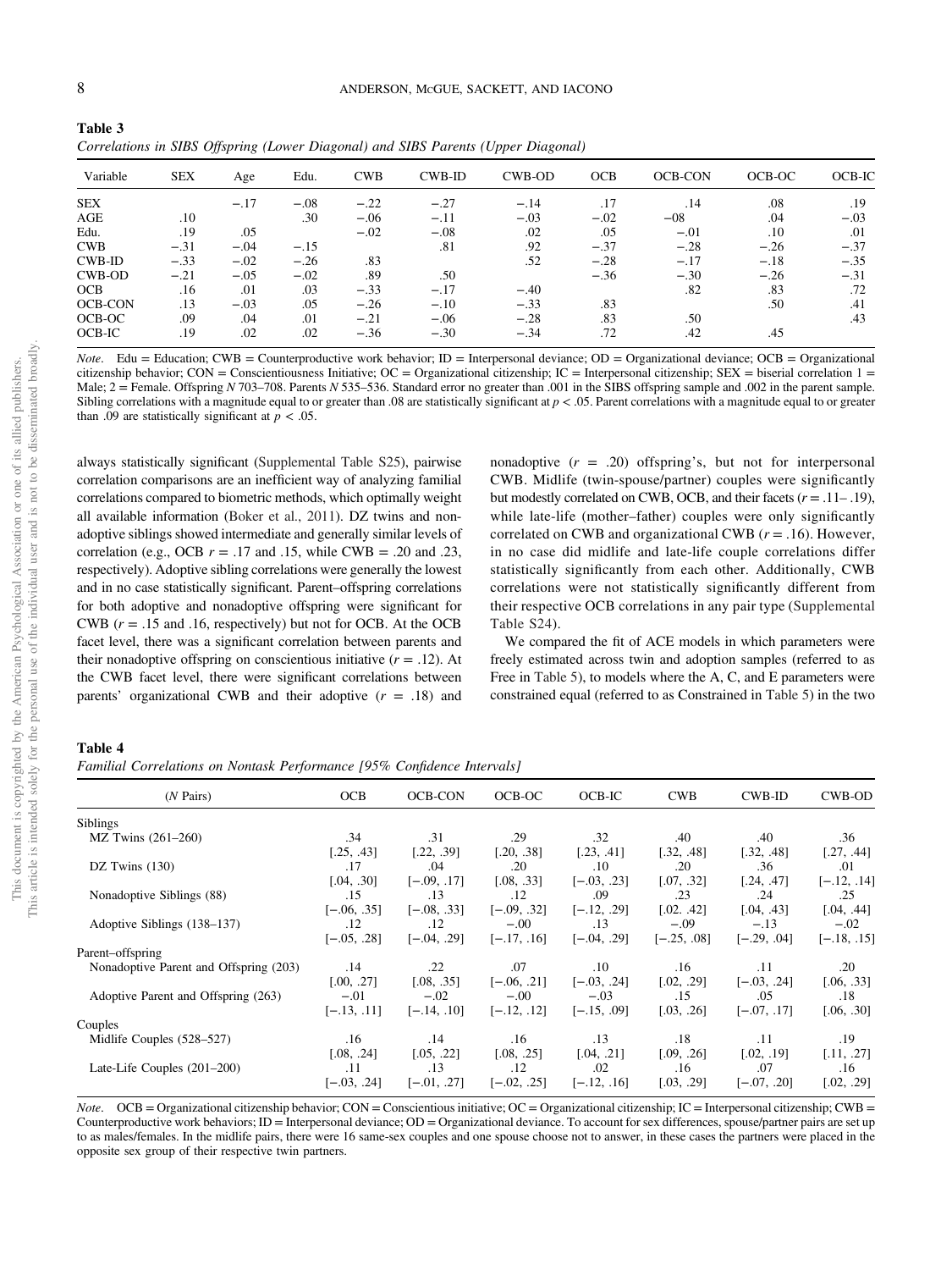samples separately for CWB, OCB, and their facets. Moving from the free model to the constrained model increases the degrees of freedom by three. Table 5 shows that model fit was not significantly reduced in OCB or OCB facet models, but a reduction in fit was observed for CWB,  $\Delta \chi^2(3) = 10.1$ ,  $p = .02$ , interpersonal deviance,  $Δχ<sup>2</sup>(3) = 10.1, p = .02$ , and organizational deviance,  $Δχ<sup>2</sup>(3) = 13.5$ ,  $p < .01$ . The constrained models were then compared to combined models that included the twin-specific environmental parameter, T, decreasing degrees of freedom by one. None of the combined models showed increased fit with the additional parameter, suggesting differences between sample parameter estimates were not due to twins having more similar environments than nontwin siblings. Given that reduced fit from free to constrained models was not due to twin-specific environmental influences, follow-up analyses were conducted for CWB and its facets to see if the discrepancy in fit was due to differences in phenotypic variance (i.e., the raw ACE estimates might differ simply because the trait variance differs in the two samples). This was done by constraining the standardized parameter estimates to be equal in the twin and nontwin sibling samples but allowing the overall variance to be free, increasing degrees of freedom by two compared to the free models. Model fit did not significantly change compared to the free models,  $\Delta \chi^2 < 2$  in all three models, and standardized estimates shifted by not more than .04 from those in the free models (see Table S14, for fit statistics and standardized parameter estimates for CWB and its facets). This suggests that drop in fit from the free to the constrained models was due to differences in phenotypic variance (see Table 1) between samples rather than to differences in proportion of variance in a phenotype accounted for by genetic and environmental variance. Taken as a whole, such findings in model fit suggest the constrained model standardized variance component estimates are acceptable, and that the combined model including twin-specific environmental variance does not improve model fit for CWB and OCB phenotypes.

Table 6 presents the standardized ACE parameter estimates and confidence intervals: the twin sample, the SIBS sample, the constrained twins and SIBS samples, and the combined twin and nontwin sibling samples with the twin-specific effects. Twin-specific effects (T) and shared environment (C) were not different from zero for either CWB, OCB, or their facets. Given the model fit described above, we focus on the constrained estimates (i.e., estimates derived using both the twin and nontwin sibling sample and including estimates for additive genetic, shared environment, and unique environment effects). In constrained models, additive genetic influences ranged from .21 to .41, with larger estimates for CWB (.39  $[0.24, 0.48]$ , and its interpersonal  $(0.41, 0.7, 0.50]$ , and organizational (.34 [.18, .45]) deviance facets, than for OCB (.22 [.03, .39]), and its conscientious initiative (.21 [.02, .36]), organizational (.26, [.07, .37]), and interpersonal (.22 [.02, .37]) facets.

# Table 5

*Fit Statistics When ACE Estimated Separately and Constrained Equal in Twin and Adoption Samples*

| Phenotype                    | $-2LL$  | DF    | <b>AIC</b> | $\Delta \chi^2$ (3) free constrained | $\Delta \chi^2$ (1) constrained combined | $\boldsymbol{p}$ |
|------------------------------|---------|-------|------------|--------------------------------------|------------------------------------------|------------------|
| <b>OCB</b>                   |         |       |            |                                      |                                          |                  |
| Free (ACE)                   | 11464.3 | 1,711 | 8042.3     |                                      |                                          |                  |
| Constrained (ACE)            | 11465.6 | 1,714 | 8037.6     | 1.3                                  |                                          | .73              |
| Combined (ACET)              | 11465.6 | 1,713 | 8039.6     |                                      | 0.0                                      | 1.0              |
| OCB conscientious initiative |         |       |            |                                      |                                          |                  |
| Free (ACE)                   | 8824.1  | 1,712 | 5384.7     |                                      |                                          |                  |
| Constrained (ACE)            | 8825.6  | 1,715 | 5395.6     | 1.5                                  |                                          | .68              |
| Combined (ACET)              | 8825.6  | 1,714 | 5397.3     |                                      | 0.0                                      | 1.0              |
| OCB organizational           |         |       |            |                                      |                                          |                  |
| Free (ACE)                   | 8808.2  | 1,712 | 5384.7     |                                      |                                          |                  |
| Constrained (ACE)            | 8810.2  | 1,715 | 5380.2     | 2.0                                  |                                          | .57              |
| Combined (ACET)              | 8809.7  | 1,714 | 53,817     |                                      | 0.5                                      | .48              |
| OCB interpersonal            |         |       |            |                                      |                                          |                  |
| Free (ACE)                   | 7469.3  | 1,711 | 4047.3     |                                      |                                          |                  |
| Constrained (ACE)            | 7471.2  | 1,714 | 4043.2     | 1.9                                  |                                          | .59              |
| Combined (ACET)              | 7471.2  | 1,213 | 4045.2     |                                      | 0.0                                      | 1.0              |
| <b>CWB</b>                   |         |       |            |                                      |                                          |                  |
| Free (ACE)                   | 10679.4 | 1,712 | 7255.4     |                                      |                                          |                  |
| Constrained (ACE)            | 10689.5 | 1,715 | 7259.5     | 10.1                                 |                                          | .02              |
| Combined (ACET)              | 10689.5 | 1,714 | 7261.5     |                                      | 0.0                                      | 1.0              |
| CWB interpersonal            |         |       |            |                                      |                                          |                  |
| Free (ACE)                   | 8427.3  | 1,712 | 5003.3     |                                      |                                          |                  |
| Constrained (ACE)            | 8437.4  | 1,715 | 5007.4     | 10.1                                 |                                          | .02              |
| Combined (ACET)              | 8436.6  | 1,714 | 5008.6     |                                      | 0.8                                      | .37              |
| CWB organizational           |         |       |            |                                      |                                          |                  |
| Free (ACE)                   | 9162.4  | 1,711 | 5740.4     |                                      |                                          |                  |
| Constrained (ACE)            | 9175.9  | 1,714 | 5747.9     | 13.5                                 |                                          | < 01             |
| Combined (ACET)              | 9175.9  | 1,713 | 5749.9     |                                      | 0.0                                      | 1.0              |

*Note*. AIC = Akaike information criterion; OCB = Organizational citizenship behavior; CWB = Counterproductive workplace behavior; Free models: Twin and adoption ACE components estimated separately such that twins and SIBS may have different A, C, and E estimates; Constrained: Twin and adoption ACE components estimated simultaneously such that the A, C, and E, estimates are constrained to be the same in both samples. Combined: A, C, E components are estimated simultaneously such that these estimates are constrained to be the same in both samples, and a *T* parameter is added in the twin sample for twin-specific environmental variance.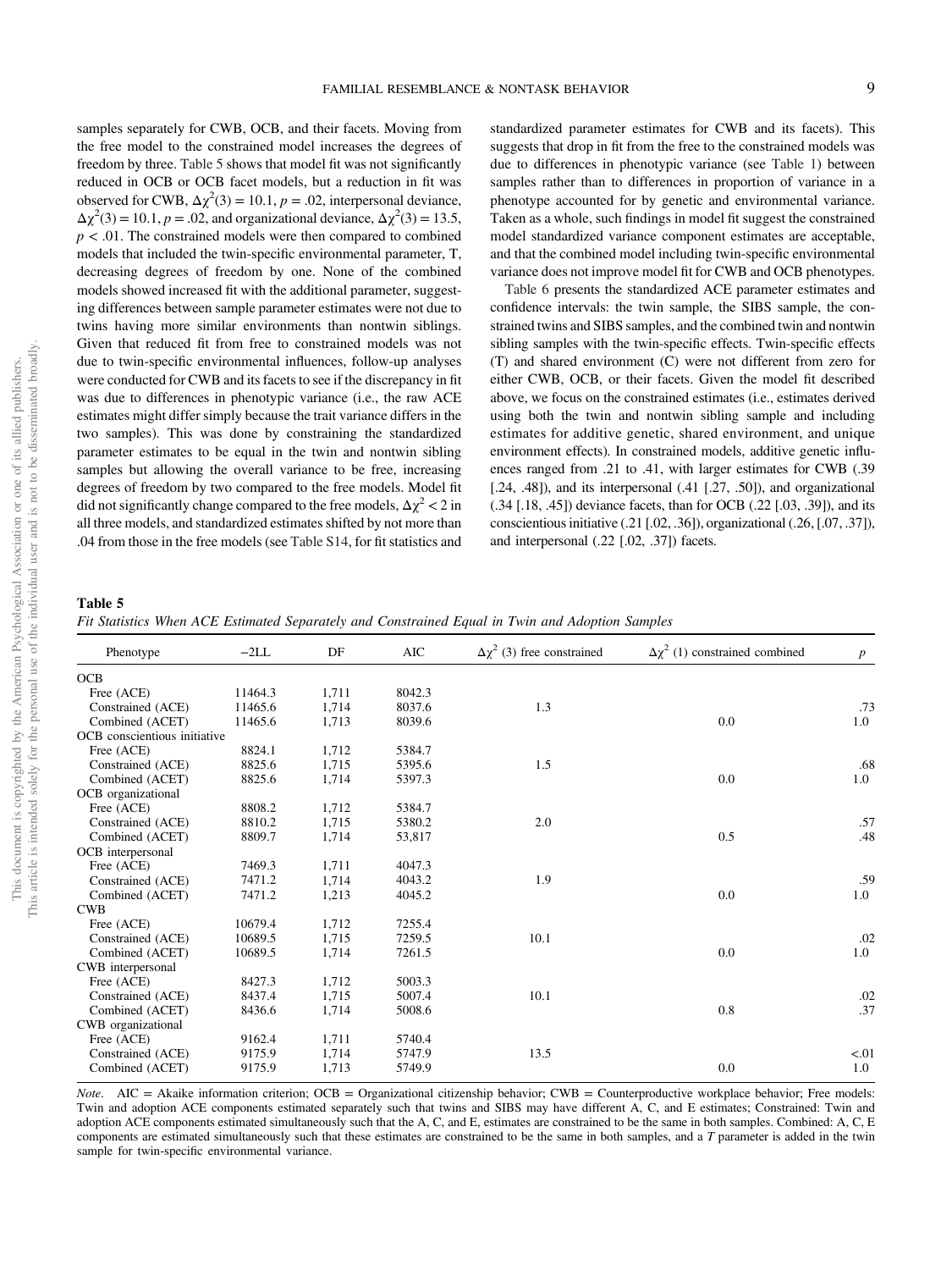| l`able 6 |  |
|----------|--|
|----------|--|

*Biometric Estimates in Two Samples with Phenotypes Adjusted for Age and Sex*

| Model                               | A (additive genetic) | C (shared environment)  | E (unique environment)  | T (twin-specific environment) |
|-------------------------------------|----------------------|-------------------------|-------------------------|-------------------------------|
| Organizational citizenship behavior |                      |                         |                         |                               |
| Twins                               | $.31$ [.00, .42]     | $.01$ $[.00, .34]$      | $.68$ [.58, .79]        |                               |
| <b>SIBS</b>                         | $.12$ [.00, .62]     | .11 [.00, .25]          | .77 [.36, .99]          |                               |
| Constrained                         | 22 [.03, .39]        | $.09$ $[.00, .23]$      | $.69$ [.60, .80]        |                               |
| Combined                            | $.22$ [.00, .39]     | $.09$ $[.00, .23]$      | $.69$ [.60, .80]        | $.00$ $[.00, .24]$            |
| OCB conscientious initiative        |                      |                         |                         |                               |
| Twins                               | $.27$ [.05, .38]     | $.00$ $[.00, .19]$      | $.73$ [.62, .84]        |                               |
| <b>SIBS</b>                         | $.10$ [.00, .61]     | .11 [.00, .24]          | $.79$ [ $.36$ , $1.0$ ] |                               |
| Constrained                         | .21 [.02, .36]       | .05 [.00, .19]          | $.74$ [.63, .85]        |                               |
| Combined                            | $.21$ [.00, .36]     | $.05$ $[.00, .19]$      | $.74$ [.63, .85]        | $.00$ $[.00, .15]$            |
| OCB organizational                  |                      |                         |                         |                               |
| Twins                               | $.12$ [.00, .38]     | $.16$ [.00, .34]        | $.72$ [.62, .83]        |                               |
| <b>SIBS</b>                         | $.24$ [.00, .60]     | $.00$ $[.00, .16]$      | $.76$ [.40, 1.0]        |                               |
| Constrained                         | $.26$ [.07, .37]     | $.02$ $[.00, .16]$      | $.72$ [.63, .83]        |                               |
| Combined                            | $.17$ [.00, .37]     | $.01$ [ $.00, .16$ ]    | $.72$ [.63, .83]        | $.10$ [.00, .32]              |
| OCB interpersonal                   |                      |                         |                         |                               |
| Twins                               | $.29$ $[.00, .39]$   | $.00$ [ $.00$ , $.26$ ] | $.71$ [.61, .82]        |                               |
| <b>SIBS</b>                         | $.00$ $[.00, .42]$   | $.11$ [.00, .43]        | $.89$ [ $.55$ , $1.0$ ] |                               |
| Constrained                         | $.22$ [.02, .37]     | $.06$ [ $.00, .19$ ]    | $.73$ [.62, .84]        |                               |
| Combined                            | $.22$ [.00, .37]     | $.06$ [ $.00, .19$ ]    | $.73$ [.62, .84]        | $.00$ $[.00, .24]$            |
| Counterproductive work behavior     |                      |                         |                         |                               |
| Twins                               | $.35$ [.09, .45]     | .00 [.00, .24]          | $.65$ [.55, .76]        |                               |
| <b>SIBS</b>                         | $.40$ $[.00, .80]$   | $.00$ $[.00, .13]$      | $.60$ [.20, 1.0]        |                               |
| Constrained                         | $.39$ [.24, .48]     | $.00$ $[.00, .09]$      | $.61$ [.52, .73]        |                               |
| Combined                            | $.39$ [.15, .48]     | $.00$ $[.00, .09]$      | $.61$ [.52, .73]        | $.00$ $[.00, .20]$            |
| CWB interpersonal                   |                      |                         |                         |                               |
| Twins                               | $.16$ [.00, .46]     | $.20$ [.00, .41]        | $.64$ [.54, .79]        |                               |
| <b>SIBS</b>                         | $.42$ [ $.00, .81$ ] | $.00$ $[.00, .09]$      | $.58$ [.19, 1.0]        |                               |
| Constrained                         | $.41$ [ $.27, .50$ ] | $.00$ [ $.00$ , $.08$ ] | $.59$ [ $.50, .70$ ]    |                               |
| Combined                            | $.28$ [ $.00, .49$ ] | $.00$ $[.00, .08]$      | $.59$ [ $.50, .70$ ]    | $.12$ [.00, .39]              |
| CWB organizational                  |                      |                         |                         |                               |
| Twins                               | $.30$ [.13, .40]     | $.00$ $[.00, .12]$      | $.70$ [.60, .82]        |                               |
| <b>SIBS</b>                         | $.47$ [ $.00, .91$ ] | $.03$ [ $.00, .18$ ]    | $.50$ [.09, .99]        |                               |
| Constrained                         | .34 [.18, .45]       | $.00$ $[.00, .10]$      | $.66$ [.55, .78]        |                               |
| Combined                            | $.34$ [.17, .45]     | $.00$ [ $.00$ , $.10$ ] | $.66$ [.55, .78]        | $.00$ [ $.00$ , $.11$ ]       |

*Note*. OCB = Organizational citizenship behavior; CWB = Counterproductive workplace behavior. Free models: Twin and SIBS ACE components estimated separately such that twins and SIBS may have different A, C, and E estimates; Constrained: Twin and SIBS ACE components estimated simultaneously such that the A, C, and E, estimates are constrained to be the same in both samples. Combined: A, C, E, and T components are estimated simultaneously such that these estimates are constrained to be the same in both samples. Given fit model fit (see Table 5), we focus on the results of the Constrained model.

#### **Discussion**

Our analysis of familial resemblance in OCB and CWB found that: (a) OCB and CWB were modestly to moderately heritable  $(a^2 = .21)$ to .41); (b) there was no evidence of the shared environment contributing to either OCB or CWB; (c) CWB was more heritable than OCB; and (d) couples were minimally similar in their nontask behavior. The finding that OCB and CWB were heritable supported Hypothesis 1, consistent with a large body of research showing at least some degree of heritability in a wide range of behavioral traits (Polderman et al., 2015). However, as noted earlier, how heritable traits are varies, and the effect sizes have implications for how behavioral traits and their origins are viewed (Plomin et al., 2016). Even though a high heritability does not mean that a behavioral (or even physical) trait is not malleable (e.g., using eyeglasses to correct for poor vision), it may be that highly heritable traits are more difficult to change than weakly heritable traits. Consistent with this view, Tesser (1993) showed experimentally that less heritable attitudes were more easily swayed by social influence than highly heritable social attitudes. Personality traits such as Conscientiousness have been shown to be moderately to strongly heritable (Matteson et al., 2013; Vernon et al., 2008) and such traits can be difficult to change (Hudson et al., 2018; Roberts et al., 2017). Our findings of moderate heritability for CWB  $(a^2 = .39)$  might suggest that CWB would be challenging to change via organizational factors (e.g., norms and values). The comparatively weak heritability estimates identified for OCB  $(a^2 = .22)$  would then imply that OCB might be more easily changed through organizational initiatives (e.g., a program to implement organizational justice). We found support for our second hypothesis, that CWB would be more heritable than OCB, though our CWB heritability estimates were lower than those found by Stanek et al. (2017). That environmental factors accounted for more variance in OCB than CWB is also consistent with research showing greater organizational influences on OCB than CWB (O'Brien & Allen, 2007). From a practical standpoint, in the presence of organizational constraints, selecting on the predictors of behaviors less amenable to external influence during applicant selection may be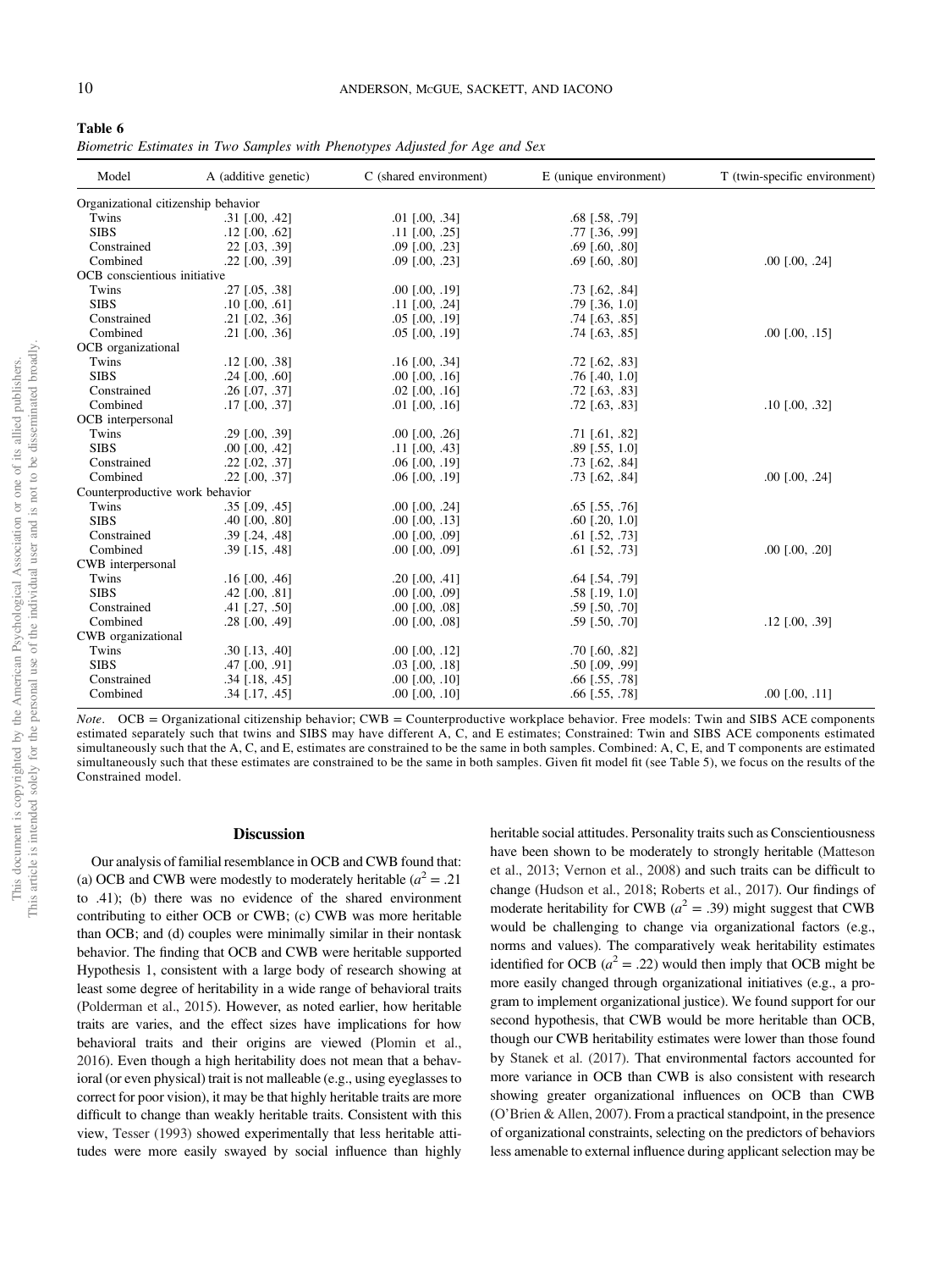a strategic course of action (e.g., integrity testing for CWB; Ones & Viswesvaran, 2001).

For both CWB and OCB nonshared environmental factors contributed more than genetic factors did. Although our results do not tell us what the specific environmental contributors are, previous research has shown that positive and negative experiences with coworkers (Miner et al., 2005), job characteristics (Chiu & Chen, 2005), perceptions of fairness (Konovsky & Organ, 1996), and experiences of workplace incivility (Penney & Spector, 2005) are associated with nontask performance. Any of these experiences might lead to the lack of sibling similarity (i.e., nonshared environmental variance) identified in the present study. Factors that lead siblings to engage in different rates of nontask performance may also extend outside the work environment to social norms among friends, norms in their affiliated groups (e.g., engagement with religious groups and their accompanying mores), or other nonwork pressures (e.g., stressful home environment). However, no evidence of spousal influence operating through the nonshared environment was identified in the present study.

It is important to clarify that applicants' preexisting individual differences and organizational factors that influence employee behavior (e.g., company culture, managerial practices, promotions, or demotions) coexist and operate additively (or in some cases interactively; see Fine et al., 2016). Thus, the heritability of an organizationally relevant behavioral trait, whether it be CWB, OCB, or job satisfaction, in no way suggests that organizational intervention does not influence employee behavior. Supporting this, even genetically identical MZ twins do not engage in the same degree of CWB or OCB.

Hypothesis 3 was not supported—we found no effect of the shared environment for OCB and only limited evidence for CWB. Some phenotypes, such as college attainment (Anderson et al., 2020; Freese & Jao, 2017; McGue et al., 2017), alcohol misuse (Stanek et al., 2017), and externalizing behaviors (Hicks et al., 2013; Plomin et al., 2016) have been consistently found to be influenced by shared environmental factors. However, many traits appear largely uninfluenced by the shared environment (Turkheimer, 2000), and for traits where there is evidence of shared environmental effects in childhood these effects appear to largely diminish by adulthood (Knafo & Plomin, 2006; Tucker-Drob & Briley, 2014). While adoptive siblings were not similar on their nontask performance  $(r = -.13$  to  $-.02)$  and biometric estimates of the proportion of variance attributable to the shared environment were zero or nearzero, adoptive parent–offspring resemblance suggested the possibility of minor shared environmental effects. Specifically, we observed a small but significant association between parents and their adoptive offspring on CWB  $(r = .15)$  but not OCB  $(r = -.01)$ . This parent–offspring effect was specific to organizational deviance  $(r = .18)$  rather than interpersonal deviance  $(r = .05)$ . Note that a parent–offspring correlation of .18 is not inconsistent with biometric estimates for  $c^2$  that are not significantly different from zero. This is because the parent–offspring contribution to  $c^2$  is given by the square of the parent–offspring correlation, which in this case would only be .18\*.18~3%, a value that would be difficult to detect statistically given the size of our samples. Regardless, it appears that parental behaviors or attitudes can have a small effect on the CWB of their adult offspring. Further support for the minimal environmental effect associated with growing up together comes from our finding no evidence of a twin environmental effect in nontask behavior. Twin-specific environment effects show a mixed presence in the literature. Phenotypes such as cognitive ability

(Koeppen-Schomerus et al., 2003) and substance use (Rhee et al., 2003) have been partially accounted for by twin-specific effects. However, Matteson et al. (2013) found little to no effect for twinspecific environment in a number of personality traits.

We hypothesized that late-life couples (mother–father pairs who on average should be married longer than the midlife twin-spouse/ partner pairs) would be more similar in their nontask behavior than midlife couples (who on average should be partnered or married more recently than the late-life mother–father pairs). However, Hypothesis 4 was not supported. Similar effect sizes in late-life and midlife couples did not suggest that spouses/partners influenced each other such that they became more similar to each other. The correlations between partners and spouses are consistent with assortative mating. This has several implications to our interpretation of the biometric modeling results. First, as spouses/partners do not become more like one another over time, the partner or spouse does not appear to be a source of the notable nonshared environmental influences identified for both OCB and CWB. Second, an assumption of the biometric model is that assortative mating is not present, but we find small spouse/partner correlations. The existence of assortative mating typically results in an overestimate of the shared environment, however little to no evidence was found for the shared environment for CWB or OCB, limiting any concerns assortative mating may have had on the model estimates.

Educational attainment showed inconsequential associations with OCB and organizational deviance, but a moderate and negative association with interpersonal deviance. If educational attainment can be used as a proxy to occupational attainment, then our findings suggest that nontask performance is not strongly tied to a specific level of occupational attainment. Such findings suggest that community samples are appropriate for studying CWB and OCB in general (i.e., when not focusing on specific forms of CWB, such as cyberloafing, expense falsification).

Several limitations to our research design and sample should be taken into account when interpreting the results and considering the generalizability of this study. First, our sample was drawn from Minnesota, a U.S. state with lower unemployment rates and higher rates of educational attainment than many other U.S. states (Minnesota Department of Employment & Economic Development, 2021; United States Census Bureau, n.d.). The occupational distribution of our participants may not be representative of the larger United States. There may also be differences in familial resemblance by U.S. state (e.g., if high outbound moving in some states leads to greater likelihood family members moving to different states, which in turn leads to lower levels of familial resemblance) that are not captured by this sample. We did not have access to the number of years spouses were married or partners were together. It is possible that spousal or partner effects occur early in marriage or cohabitation, such that effects would only be seen by comparing newly partnered couples against mid- or long-term couples. Unfortunately, the data available in this study are unable to test this.

Internal consistency reliability was acceptable for the CWB and OCB composite measures and for the majority of the facets, but interpersonal citizenship (OCB-I) had low reliability ( $\alpha = .54$  in the twins-spouse/partners sample and .57 in the SIBS offspring-parents sample) Unreliability can lead to inflated estimates of the unique environment (E, which includes measurement error), and correspondingly attenuate estimates of both the additive genetic effects (A) and shared environmental effects (C). Correcting for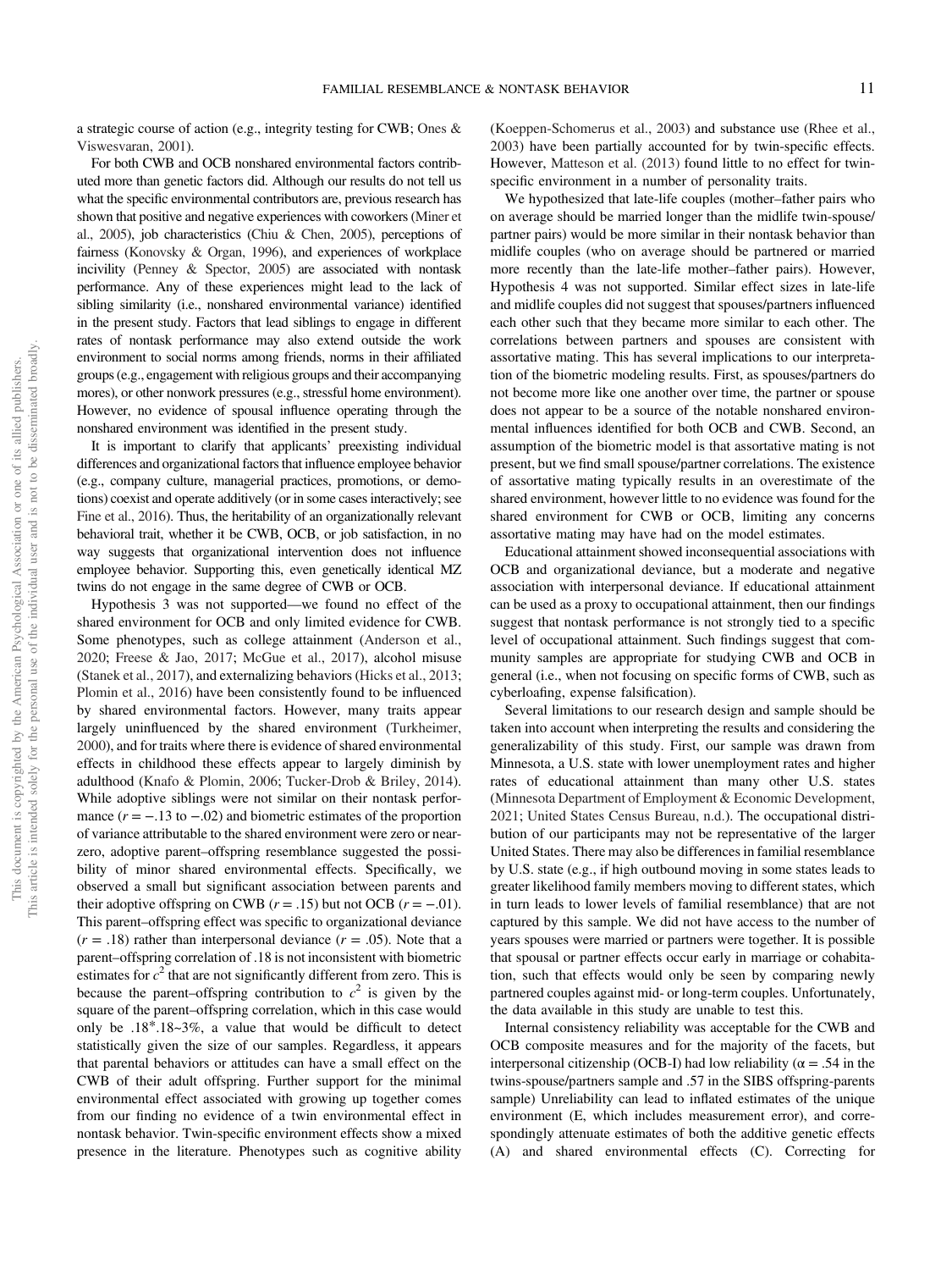measurement unreliability would have a limited impact on the findings that CWB was more heritable than OCB at the composite level, but it would increase the point estimates for A and C. In addition to point estimate shifts, correction for measurement unreliability would also make OCB-I the most heritable facet of OCB.

Participants reported on their work behaviors outside of a workplace setting, such that they should have had limited motivation to inaccurately report their behaviors (e.g., self-presentation; Schlenker, 2012). Additionally, meta-analytic studies have shown little difference in mean self- versus other-OCB ratings (Carpenter et al., 2014), and slightly higher self-reported CWB than otherreported CWB means (Berry et al., 2012). Inaccurate reporting could occur due to distorted remembrance or inaccurate weighting (e.g., putting more emphasis on more recently engaged in behaviors) of nontask performance. Parents reporting on more distant work history may be at particular risk for misremembrance. Issues of low base rate and limited variance in CWB have been a point of discussion (e.g., Greco et al., 2015). CWB ranges in severity (e.g., Bragg & Bowling, 2018; Gruys & Sackett, 2003) and behaviors are not endorsed at equal rates. For instance, Spector et al. (2006) reported a high endorsement for taking extended breaks (61.6%) but low endorsement for threatening coworkers with violence (2.8%). Similarly, in the present study, the item assessing misuse of time had a significantly higher mean than the item about using substances at work in all four samples (Supplemental Table S23). The present study does not address whether the degree of CWB severity (see Fine & Edward, 2017) has an impact on the heritability. Future research is encouraged to examine whether severe CWB is more heritable (e.g., similar to psychopathology; see Hicks et al., 2013), while minor offenses (e.g., extended breaks) are more strongly related to company norms or lack of consequences.

It is important to highlight the possibility of gene–environment correlation. Gene–environment correlation is "the differential exposure of genotypes [i.e., the genetic code of individuals] to environments" (Plomin et al., 1977, p. 310), or, less formally, when individuals with certain genetic predispositions (e.g., a genetic predisposition toward leadership) are exposed to environments that enhance the presentation (i.e., phenotype) of that genetic predisposition (e.g., management places the individual in a leadership role; the individual seeks out leadership positions in an organization). In the case of CWB, it is possible that individuals predisposed to engaging in counterproductive behavior select working environments with lax enforcement policies and little supervision. Alternatively, the naturally helpful employee whose OCB is rewarded through praise or promotion may increase their OCB because of such reinforcement. Unfortunately, the present study does not model possible gene–environment correlations and thus we cannot say if, or to what degree, gene–environment correlations impact nontask performance, which, if present, would increase reported heritability (see Beam & Turkheimer, 2013, for simulation example).

Sample attrition from intake to later follow-ups may limit representativeness of the sample to the larger employed population. Twins who participated in follow-up four were similar to twins who did not participate in this follow-up in their initial trait Aggression and (self) Control (Cohen's *d* = .04 and .09 respectively; see Supplemental Table S18), but had slightly fewer externalizing symptoms (Cohen's *d* = .17). Nontwin siblings showed more marked differences between the intake scores of those who participated in follow-up three compared to those who did not. Siblings who participated had higher Control (Cohen's *d* = .26), lower Aggression (Cohen's *d* = .29) and fewer symptoms of externalizing (Cohen's  $d = .27$ ) at their initial assessment than siblings who did not participate in follow-up three. We expect differences between the employed and nonemployed population (e.g., employed individuals may be more conscientious than nonemployed individuals). Twins who reported being employed in the last 3 years in follow-up four had slightly higher Control scores (Cohen's *d* = .04), and slightly lower Aggression and Externalizing (Cohen's *d* = .08 and .14, respectively) at their initial assessment than twins who were not employed at follow-up four. Employed, nontwin siblings reported a similar pattern of higher Control (Cohen's *d* = .20), lower Aggression (Cohen's *d* = .02), and lower externalizing (Cohen's *d* = .20) at their initial assessment compared to nonemployed siblings. These findings suggest that, in general, attrition effects appear to be minimal.

It is worth stating that heritability is not static (Plomin et al., 2016). Heritability and environmentally are proportions of variance that account for variance in a phenotype. Thus, a lack of variance in either the genotype or the environment (e.g., environment X is the same for all individuals within a population), means that the other will be entirely responsible for variance in that phenotype (e.g., any differences observed in the phenotype will be due to variance in the genotype). When a population experiences more shared experiences over time, environmental variance decreases. Within the same phenotype (e.g., cognitive ability, Plomin & Deary, 2015) heritability can increase over time, or, in the case of job satisfaction, decrease over time (Li et al., 2016). Heritability may also differ by groups or populations. For instance, there have been male and female differences in the additive genetic estimate of entrepreneurship (e.g., van der Loos et al., 2013, see Arvey et al., 2016 for a review). Nonetheless, while there is no direct reason to believe that heritability should increase or decrease with new to seasoned employees—especially as development in individual differences such as personality stabilize into adulthood (Caspi et al., 2005; Hopwood et al., 2011; Roberts et al., 2001)—it is possible and deserves to be examined in future research.

Previous family studies have looked at counterproductive and prosocial behaviors in nonwork contexts, such as criminal behavior (Kendler et al., 2015), antisocial behavior (Hicks et al., 2013; Koenig et al., 2007), aggressiveness (Rushton et al., 1986), and altruism (Koenig et al., 2007; Rushton et al., 1986). However, counterproductive or prosocial behaviors within a work setting, where behaviors may be constrained by organizational influences such as security cameras or promotion metrics, may be driven from very different degrees of genetic and environmental variance. Interestingly, our estimate of heritability for CWB  $(a^2 = .39)$  is near the range of estimates for aggression and antisocial behavior  $(a^{2} = .40 \text{ to } .50 \text{s}$ ; Hicks et al., 2013; Koenig et al., 2007; Rushton et al., 1986). Such findings along with previous work (e.g., Stanek et al., 2017) suggest that CWB is related to other forms of aggressive or antisocial behavior, and that application of the nonwork counterproductivity literature to workplace behavior may be appropriate. Heritability estimates for altruism differed notably between Koenig et al. (2007) and Rushton's et al. (1986) studies  $(a^2 = .10 \text{ and } .56,$ respectively), making comparisons challenging. The present study adds to the literature by directly assessing the heritability and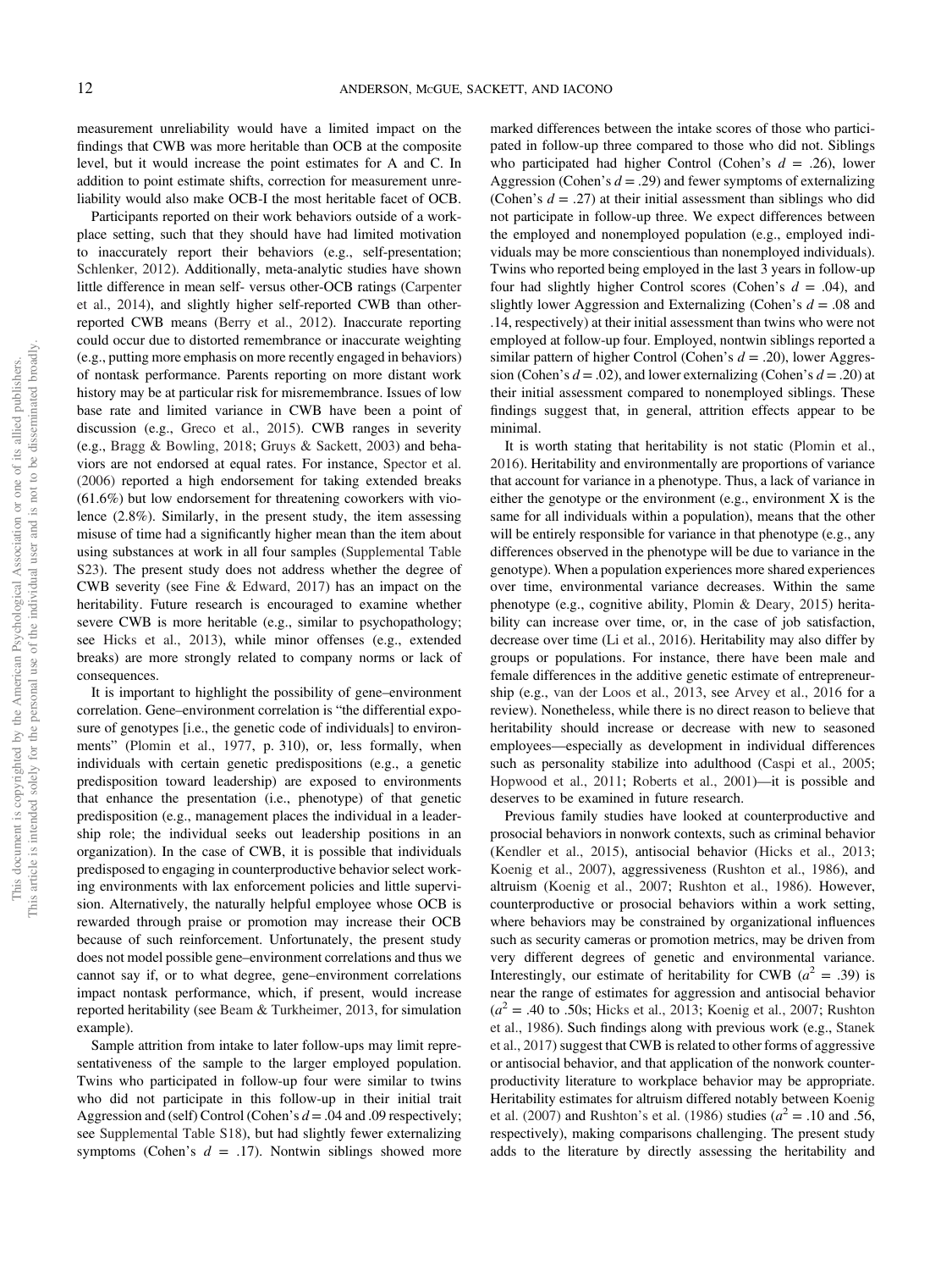environmentality of CWB and OCB. These results place CWB and OCB within the larger nomological net of prosocial and counterproductive behaviors by providing a comparable set of statistics  $(i.e.,  $a^2$ ,  $c^2$ ,  $e^2$ ) to use in traits across work and nonwork domains,$ and by providing insight into the degree to which differences in nontask performance are due not to organizational factors, but to individual differences in a tendency toward these behaviors.

The goal of this article was to gain insight into possible sources of the individual differences in nontask performance. Our findings, alongside previous research, provide evidence for stable, genetically rooted variation in the engagement in both counterproductive and citizenship behaviors at work. The importance of nonshared experiences has also been highlighted here—individuals with the same genome and raised in the same household are far from identical in their nontask performance. The influence of friends, colleagues, organizational practices, or values may drive such differences in behavior between related individuals. These findings offer additional insight for theory and practice regarding the differential nature (individual differences) and nurture (including organizational factors) influences on counterproductive and citizenship behavior. Given the importance of nontask performance in organizational success, understanding the origins of such behaviors has implications for how organizations may choose to promote or discourage such behavior sets via selection or organizational modification.

#### References

- Anderson, E., Saunders, G. R. B., Willoughby, E. A., Iacono, W. G., & McGue, M. K. (2020). The role of the shared environment in college attainment: An adoption study. *Journal of Personality*. https://doi.org/10 .1111/jopy.12600
- Arvey, R. D., & Bouchard, T. J. (1994). Genetics, twins, and organizational behavior. In B. M. Staw & L. L. Cummings (Eds.), *Research in organizational behavior* (Vol. 16, pp. 47–82). JAI Press.
- Arvey, R. D., Li, W.-D., & Wang, N. (2016). Genetics and organizational behavior. *Annual Review of Organizational Psychology and Organizational Behavior*, *3*(1), 167–190. https://doi.org/10.1146/annurev-orgpsych-032414-111251
- Avey, J. B., Palanski, M. E., & Walumbwa, F. O. (2011). When leadership goes unnoticed: The moderating role of follower self-esteem on the relationship between ethical leadership and follower behavior. *Journal of Business Ethics*, *98*(4), 573–582. https://doi.org/10.1007/s10551-010- 0610-2
- Beam, C. R., & Turkheimer, E. (2013). Phenotype-environment correlations in longitudinal twin models. *Development and Psychopathology*, *25*(1), 7–16. https://doi.org/10.1017/S0954579412000867
- Beck, J. W., Beatty, A. S., & Sackett, P. R. (2014). On the distribution of job performance: The role of measurement characteristics in observed departures from normality. *Personnel Psychology*, *67*(3), 531–566. https:// doi.org/10.1111/peps.12060
- Bennett, R. J., & Robinson, S. L. (2000). Development of a measure of workplace deviance. *Journal of Applied Psychology*, *85*(3), 349–360. https://doi.org/10.1037/0021-9010.85.3.349
- Berry, C. M., Carpenter, N. C., & Barratt, C. L. (2012). Do other-reports of counterproductive work behavior provide an incremental contribution over self-reports? A meta-analytic comparison. *Journal of Applied Psychology*, *97*(3), 613–636. https://doi.org/10.1037/a0026739
- Boker, S., Neale, M., Maes, H., Wilde, M., Spiegel, M., Brick, T., Spies, J., Estabrook, R., Kenny, S., Bates, T., & Mehta, P. (2011). OpenMx: An open source extended structural equation modeling framework. *Psychometrika*, *76*(2), 306–317. https://doi.org/10.1007/s11336- 010-9200-6
- Boker, S. M., Neale, M. C., Maes, H. H., Wilde, M. J., Spiegel, M., Brick, T. R., Estabrook, R., Bates, T. C., Mehta, P., von Oertzen, T., Gore, R. J., Hunter, M. D., Hackett, D. C., Karch, J., Brandmaier, A., Pritikin, J., Zahery, M., Kirkpatrick, R. M., Wang, Y., ::: Niesen, J. (2021). *OpenMx 2.19.8 user guide*. https://pdfs.semanticscholar.org/d50b/6dbaa7185849e 12ac6ad11ca7a5ec21e5391.pdf
- Borman, W. C., & Motowildo, S. J. (1993). Expanding the criterion domain to include elements of contextual performance. In W. C. Schmitt & W. C. Borman (Eds.), *Personality selection*. Jossey-Bass.
- Bragg, C. B., & Bowling, N. A. (2018). Not all forms of misbehavior are created equal: Differential personality facet–counterproductive work behavior relations. *International Journal of Selection and Assessment*, *26*(1), 27–35. https://doi.org/10.1111/ijsa.12200
- Briley, D. A., & Tucker-Drob, E. M. (2013). Explaining the increasing heritability of cognitive ability across development: A meta-analysis of longitudinal twin and adoption studies. *Psychological Science*, *24*(9), 1704–1713. https://doi.org/10.1177/0956797613478618
- Burt, S. A. (2009). Are there meaningful etiological differences within antisocial behavior? Results of a meta-analysis. *Clinical Psychology Review*, *29*(2), 163–178. https://doi.org/10.1016/j.cpr.2008.12.004
- Carpenter, N. C., Berry, C. M., & Houston, L. (2014). A meta-analytic comparison of self-reported and other-reported organizational citizenship behavior. *Journal of Organizational Behavior*, *35*(4), 547–574. https:// doi.org/10.1002/job.1909
- Caspi, A., Roberts, B. W., & Shiner, R. L. (2005). Personality development: Stability and change. *Annual Review of Psychology*, *56*(1), 453–484. https://doi.org/10.1146/annurev.psych.55.090902.141913
- Chiaburu, D. S., Oh, I.-S., Berry, C. M., Li, N., & Gardner, R. G. (2011). The five-factor model of personality traits and organizational citizenship behaviors: A meta-analysis. *Journal of Applied Psychology*, *96*(6), 1140–1166. https://doi.org/10.1037/a0024004
- Chiu, S.-F., & Chen, H.-L. (2005). Relationship between job characteristics and organizational citizenship behavior: The mediational role of job satisfaction. *Social Behavior and Personality*, *33*(6), 523–539. https:// doi.org/10.2224/sbp.2005.33.6.523
- Coleman, V. I., & Borman, W. C. (2000). Investigating the underlying structure of the citizenship performance domain. *Human Resource Management Review*, *10*(1), 25–44. https://doi.org/10.1016/S1053-4822(99)00037-6
- Davis-Blake, A., & Pfeffer, J. (1989). Just a mirage: The search for dispositional effects in organizational research. *Academy of Management Review*, *14*(3), 385–400. https://doi.org/10.2307/258174
- Diedenhofen, B., & Musch, J. (2015). cocor: A comprehensive solution for the statistical comparison of correlations. *PLOS ONE*, *10*(3), Article e0121945. https://doi.org/10.1371/journal.pone.0121945
- Eaves, L. J., Heath, A. C., & Martin, N. G. (1984). A note on the generalized effects of assortative mating. *Behavior Genetics*, *14*(4), 371–376. https:// doi.org/10.1007/BF01080048
- Fine, S., & Edward, M. (2017). Breaking the rules, not the law: The potential risks of counterproductive work behaviors among overqualified employees. *International Journal of Selection and Assessment*, *25*(4), 401–405. https://doi.org/10.1111/ijsa.12194
- Fine, S., Goldenberg, J., & Noam, Y. (2016). Beware of those left behind: Counterproductive work behaviors among nonpromoted employees and the moderating effect of integrity. *Journal of Applied Psychology*, *101*(12), 1721–1729. https://doi.org/10.1037/apl0000156
- Freese, J., & Jao, Y.-H. (2017). Shared environment estimates for educational attainment: A puzzle and possible solutions. *Journal of Personality*, *85*(1), 79–89. https://doi.org/10.1111/jopy.12226
- Galbaud du Fort, G., Boothroyd, L. J., Bland, R. C., Newman, S. C., & Kakuma, R. (2002). Spouse similarity for antisocial behaviour in the general population. *Psychological Medicine*, *32*, 1407–1416. https:// doi.org/10.1017/S0033291702006530
- Gonzalez-Mulé, E., Mount, M. K., & Oh, I.-S. (2014). A meta-analysis of the relationship between general mental ability and nontask performance.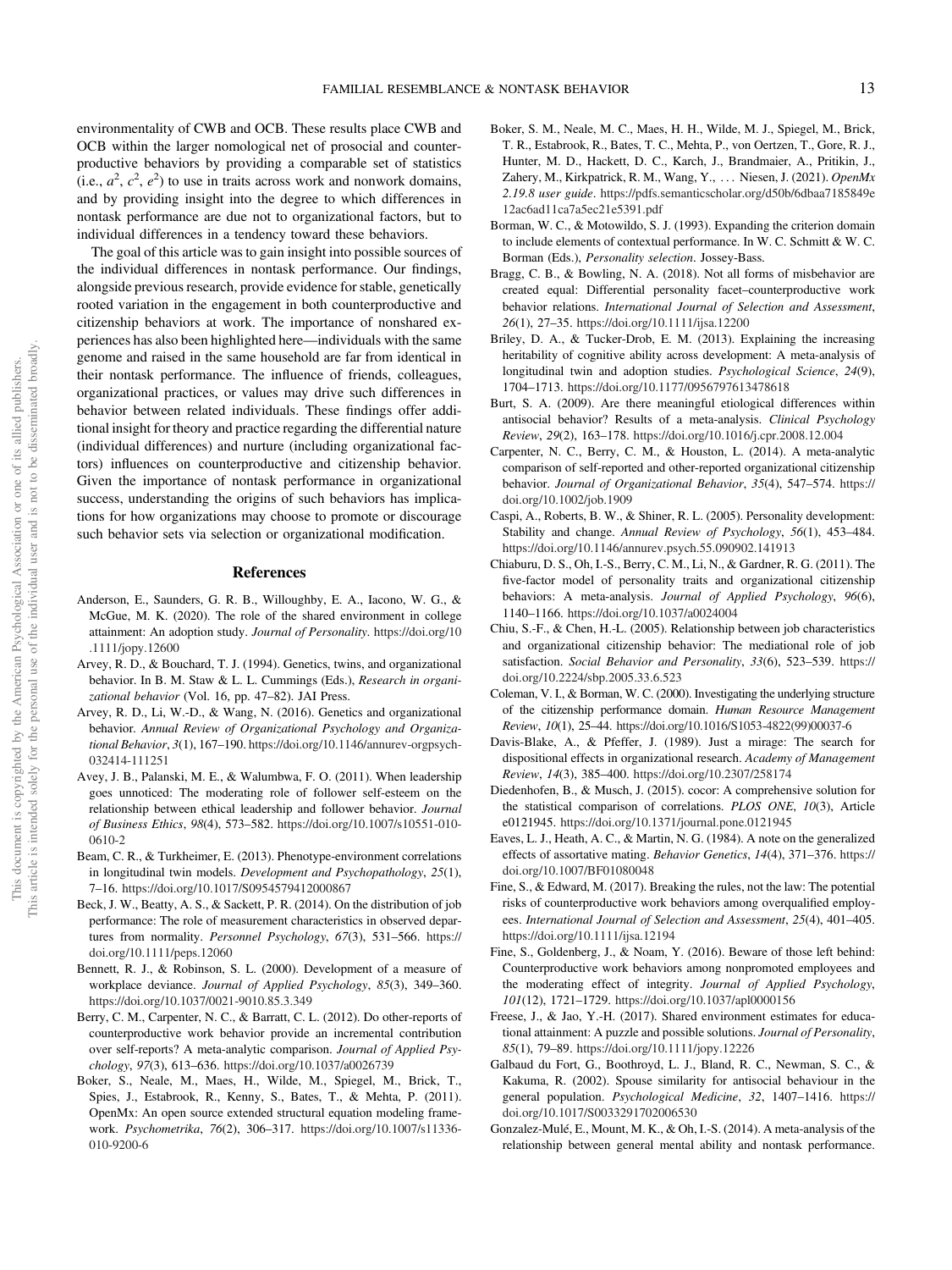*Journal of Applied Psychology*, *99*(6), 1222–1243. https://doi.org/10 .1037/a0037547

- Greco, L. M., O'Boyle, E. H., & Walter, S. L. (2015). Absence of malice: A meta-analysis of nonresponse bias in counterproductive work behavior research. *Journal of Applied Psychology*, *100*(1), 75–97. https://doi.org/10 .1037/a0037495
- Gruys, M., & Sackett, P. (2003). Investigating the dimensionality of counterproductive work behavior. *International Journal of Selection and Assessment*, *11*(1), 30–42. https://doi.org/10.1111/1468-2389 .00224
- Han, C., McGue, M. K., & Iacono, W. G. (1999). Lifetime tobacco, alcohol and other substance use in adolescent Minnesota twins: Univariate and multivariate behavioral genetic analyses. *Addiction*, *94*(7), 981–993. https://doi.org/10.1046/j.1360-0443.1999.9479814.x
- Harrell, F., Jr., & Dupont, C. (2021). *Package* "*Hmisc.*" CRAN. https://cran .r-project.org/web/packages/Hmisc/Hmisc.pdf
- Hicks, B. M., Foster, K. T., Iacono, W. G., & McGue, M. (2013). Genetic and environmental influences on the familial transmission of externalizing disorders in adoptive and twin offspring. *JAMA Psychiatry*, *70*(10), 1076– 1083. https://doi.org/10.1001/jamapsychiatry.2013.258
- Hicks, B. M., Krueger, R. F., Iacono, W. G., McGue, M., & Patrick, C. J. (2004). Family transmission and heritability of externalizing disorders: A twin-family study. *Archives of General Psychiatry*, *61*(9), 922–928. https://doi.org/10.1001/archpsyc.61.9.922
- Hopwood, C. J., Donnellan, M. B., Blonigen, D. M., Krueger, R. F., McGue, M., Iacono, W. G., & Burt, S. A. (2011). Genetic and environmental influences on personality trait stability and growth during the transition to adulthood: A three-wave longitudinal study. *Journal of Personality and Social Psychology*, *100*(3), 545–556. https://doi.org/10.1037/a0022409
- Hudson, N. W., Briley, D. A., Chopik, W. J., & Derringer, J. (2018). You have to follow through: Attaining behavioral change goals predicts volitional personality change. *Journal of Personality and Social Psychology*, *117*(4), 839. https://doi.org/10.1037/pspp0000221
- Humbad, M. N., Donnellan, M. B., Iacono, W. G., McGue, M., & Burt, S. A. (2010). Is spousal similarity for personality a matter of convergence or selection? *Personality and Individual Differences*, *49*(7), 827–830. https:// doi.org/10.1016/j.paid.2010.07.010
- Iacono, W. G., Carlson, S. R., Taylor, J., Elkins, I. J., & McGue, M. (1999). Behavioral disinhibition and the development of substance-use disorders: Findings from the Minnesota Twin Family Study. *Development and Psychopathology*, *11*(4), 869–900. https://doi.org/10.1017/S09545 79499002369
- Iacono, W. G., & McGue, M. (2002). Minnesota twin family study. *Twin Research*, *5*(5), 482–487. https://doi.org/10.1375/13690520232 0906327
- Kendler, K. S., Myers, J. M., & Keyes, C. L. M. (2011). The relationship between the genetic and environmental influences on common externalizing psychopathology and mental wellbeing. *Twin Research and Human Genetics*, *14*(6), 516–523. https://doi.org/10.1375/twin.14.6.516
- Kendler, K. S., Ohlsson, H., Morris, N. A., Sundquist, J., & Sundquist, K. (2015). A Swedish population-based study of the mechanisms of parentoffspring transmission of criminal behavior. *Psychological Medicine*, *45*, 1093–1102. https://doi.org/10.1017/S0033291714002268
- Knafo, A., & Plomin, R. (2006). Prosocial behavior from early to middle childhood: Genetic and environmental influences on stability and change. *Developmental Psychology*, *42*(5), 771–786. https://doi.org/10.1037/ 0012-1649.42.5.771
- Koenig, L. B., McGue, M., Krueger, R. F., & Bouchard, T. J., Jr. (2007). Religiousness, antisocial behavior, and altruism: Genetic and environmental mediation. *Journal of Personality*, *75*(2), 265–290. https://doi.org/ 10.1111/j.1467-6494.2007.00439.x
- Koeppen-Schomerus, G., Spinath, F. M., & Plomin, R. (2003). Twins and non-twin siblings: Different estimates of shared environmental influence

in early childhood. *Twin Research and Human Genetics*, *6*(2), 97–105. https://doi.org/10.1375/136905203321536227

- Konovsky, M. A., & Organ, D. W. (1996). Dispositional and contextual determinants of organizational citizenship behavior. *Journal of Organizational Behavior*, *17*(3), 253–266. https://doi.org/10.1002/(SICI)1099- 1379(199605)17:3<253::AID-JOB747>3.0.CO;2-Q
- Krueger, R. F., Hicks, B. M., Patrick, C. J., Carlson, S. R., Iacono, W. G., & McGue, M. (2002). Etiologic connections among substance dependence, antisocial behavior, and personality: Modeling the externalizing spectrum. *Journal of Abnormal Psychology*, *111*(3), 411–424. https://doi.org/10 .1037/0021-843X.111.3.411
- Krueger, R. F., Markon, K. E., Patrick, C. J., & Iacono, W. G. (2005). Externalizing psychopathology in adulthood: A dimensional-spectrum conceptualization and its implications for DSM-V. *Journal of Abnormal Psychology*, *114*(4), 537–550. https://doi.org/10.1037/0021-843X.114 .4.537
- Laczo, R. M. (2002). *An examination of the dimensionality of non-task performance* [Ph.D., University of Minnesota]. http://search.proquest .com/dissertations/docview/276614591/abstract/DD425E2C331845EA  $PQ/1$
- Lee, K., & Allen, N. J. (2002). Organizational citizenship behavior and workplace deviance: The role of affect and cognitions. *J Appl Psychol*, *87*(1), 131–142. https://doi.org/10.1037/0021-9010.87.1.131
- Leikas, S., Ilmarinen, V.-J., Verkasalo, M., Vartiainen, H.-L., & Lönnqvist, J.-E. (2018). Relationship satisfaction and similarity of personality traits, personal values, and attitudes. *Personality and Individual Differences*, *123*, 191–198. https://doi.org/10.1016/j.paid.2017.11.024
- Li, W.-D., Stanek, K. C., Zhang, Z., Ones, D. S., & McGue, M. (2016). Are genetic and environmental influences on job satisfaction stable over time? A three-wave longitudinal twin study. *Journal of Applied Psychology*, *101*(11), 1598–1619. https://doi.org/10.1037/apl0000057
- Lievens, F., Conway, J. M., & De Corte, W. (2008). The relative importance of task, citizenship and counterproductive performance to job performance ratings: Do rater source and team-based culture matter? *Journal of Occupational and Organizational Psychology*, *81*(1), 11–27. https:// doi.org/10.1348/096317907X182971
- Matteson, L. K., McGue, M., & Iacono, W. G. (2013). Shared environmental influences on personality: A combined twin and adoption approach. *Behavior Genetics*, *43*(6), 491–504. https://doi.org/10.1007/s10519- 013-9616-8
- McGue, M., Keyes, M., Sharma, A., Elkins, I., Legrand, L., Johnson, W., & Iacono, W. G. (2007). The environments of adopted and non-adopted youth: Evidence on range restriction from the Sibling Interaction and Behavior Study (SIBS). *Behavior Genetics*, *37*(3), 449–462. https:// doi.org/10.1007/s10519-007-9142-7
- McGue, M., Rustichini, A., & Iacono, W. G. (2017). Cognitive, noncognitive, and family background contributions to college attainment: A behavioral genetic perspective. *Journal of Personality*, *85*(1), 65–78. https://doi.org/10.1111/jopy.12230
- Mercado, B. K., Dilchert, S., Giordano, C., & Ones, D. S. (2018). Counterproductive work behaviors. In D. Ones, N. Anderson, C. Viswesvaran, & H. Sinangil (Eds.), *The SAGE handbook of industrial, work and organizational psychology: Personnel psychology and employee performance* (p. 83). SAGE Publications. https://doi.org/ 10.4135/9781473914940.n7
- Miner, A. G., Glomb, T. M., & Hulin, C. (2005). Experience sampling mood and its correlates at work. *Journal of Occupational and Organizational Psychology*, *78*(2), 171–193. https://doi.org/10.1348/096317905X40105
- Minnesota Department of Employment and Economic Development. (2021). *State and National Employment and Unemployment (,). Minnesota Department of Employment and Economic Development*. https://mn .gov/deed/data/current-econ-highlights/state-national-employment.jsp
- Neale, M. C., Boker, S. M., Xie, G., & Maes, H. H. (2003). *Mx: Statistical modeling* (6th ed.). Department of Psychiatry.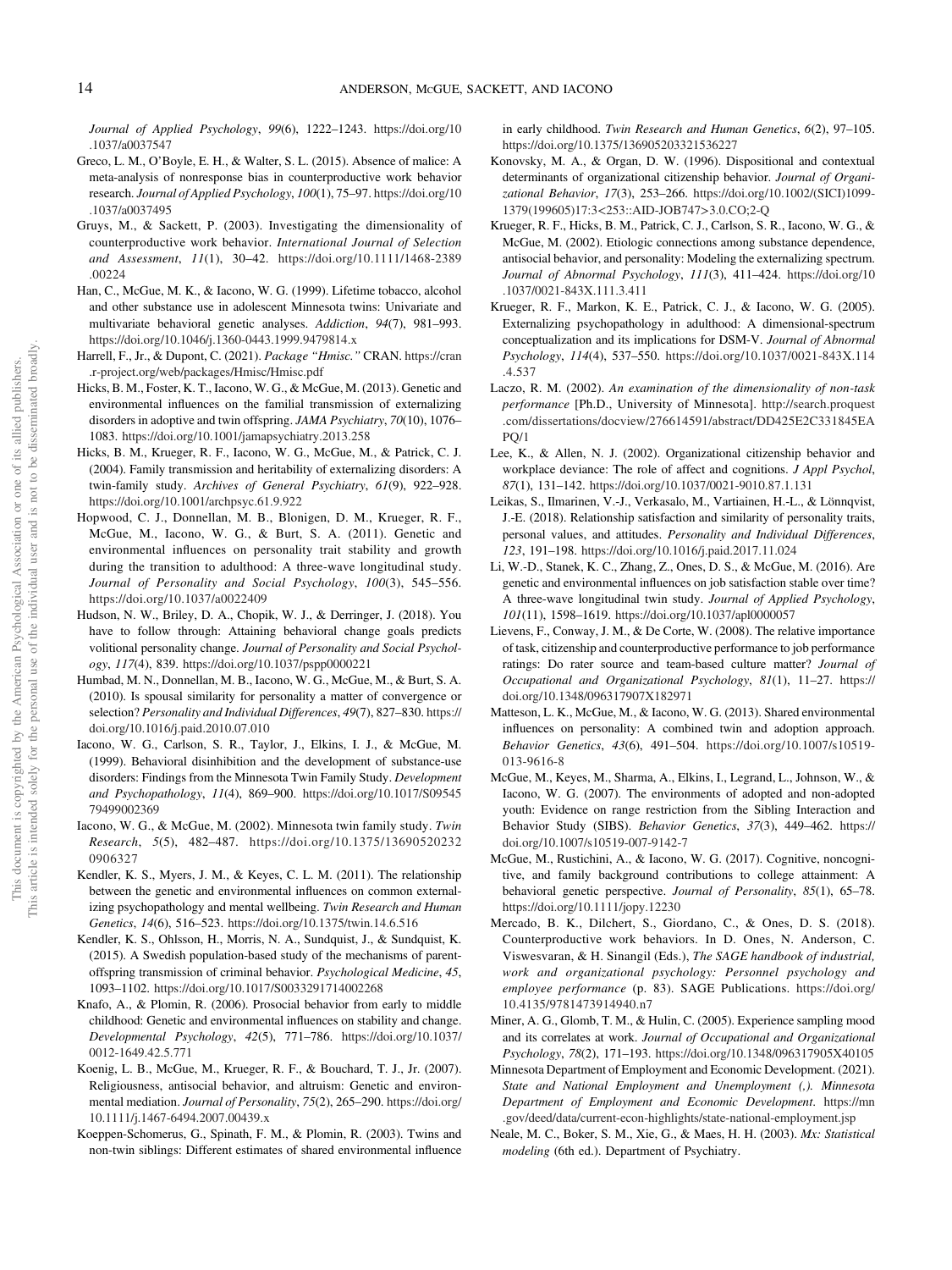- Neale, M. C., & Cardon, L. R. (1992). *Methodology for genetic studies of twins and families*. Springer. https://doi.org/10.1007/978-94-015-8018-2
- O'Brien, K. E., & Allen, T. D. (2007). The relative importance of correlates of organizational citizenship behavior and counterproductive work behavior using multiple sources of data. *Human Performance*, *21*(1), 62–88. https://doi.org/10.1080/08959280701522189
- Ones, D. S., & Dilchert, S. (2013). Counterproductive work behaviors: Concepts, measurement, and nomologiacal network. In K. Geisinger, B. Bracken, J. Carlson, J.-I. Hanson, N. R. Kuncel, S. P. Reise, & M. Rodriguez (Eds.), *APA handbook of testing and assessment in psychology* (Vol. 1, pp. 643–659). American Psychological Association. https://doi.org/10.1037/14047-035
- Ones, D. S., & Viswesvaran, C. (2001). Integrity tests and other Criterion-Focused Occupational Personality Scales (COPS) used in personnel selection. *International Journal of Selection and Assessment*, *9*(1–2), 31–39. https://doi.org/10.1111/1468-2389.00161
- Organ, D. W. (1997). Organizational citizenship behavior: It's construct clean-up time. *Human Performance*, *10*(2), 85–97. https://doi.org/10 .1207/s15327043hup1002\_2
- Organ, D. W. (2018). The roots of organizational citizenship behavior. In P. M. Podsakoff, S. B. Mackenzie, & N. P. Podsakoff (Eds.), *The oxford handbook of organizational citizenship behavior*, (p. 19). Oxford University Press.
- Orr, J. M., Sackett, P. R., & Mercer, M. (1989). The role of prescribed and non-prescribed behaviors in estimating the dollar value of performance. *Journal of Applied Psychology*, *74*(1), 34–40. https://doi.org/10.1037/ 0021-9010.74.1.34
- Penney, L. M., & Spector, P. E. (2005). Job stress, incivility, and counterproductive work behavior (CWB): The moderating role of negative affectivity. *Journal of Organizational Behavior*, *26*(7), 777–796. https://doi.org/10.1002/job.336
- Plomin, R., & Deary, I. J. (2015). Genetics and intelligence differences: Five special findings. *Molecular Psychiatry*, *20*(1), 98–108. https://doi.org/10 .1038/mp.2014.105
- Plomin, R., DeFries, J. C., Knopik, V. S., & Neiderhiser, J. M. (2013). *Behavioral genetics* (6th ed.). Worth Publishers.
- Plomin, R., DeFries, J. C., Knopik, V. S., & Neiderhiser, J. M. (2016). Top 10 replicated findings from behavioral genetics. *Perspectives on Psychological Science*, *11*(1), 3–23. https://doi.org/10.1177/1745691615617439
- Plomin, R., DeFries, J. C., & Loehlin, J. C. (1977). Genotype-environment interaction and correlation in the analysis of human behavior. *Psychological Bulletin*, *84*(2), 309–322. https://doi.org/10.1037/0033-2909.84.2.309
- Podsakoff, N. P., Whiting, S. W., Podsakoff, P. M., & Blume, B. D. (2009). Individual- and organizational-level consequences of organizational citizenship behaviors: A meta-analysis. *Journal of Applied Psychology*, *94*(1), 122–141. https://doi.org/10.1037/a0013079
- Podsakoff, P. M., MacKenzie, S. B., Paine, J. B., & Bachrach, D. G. (2000). Organizational citizenship behaviors: A critical review of the theoretical and empirical literature and suggestions for future research. *Journal of Management*, *26*(3), 513–563. https://doi.org/10.1177/ 014920630002600307
- Polderman, T. J. C., Benyamin, B., de Leeuw, C. A., Sullivan, P. F., van Bochoven, A., Visscher, P. M., & Posthuma, D. (2015). Meta-analysis of the heritability of human traits based on fifty years of twin studies. *Nature Genetics*, *47*(7), 702–709. https://doi.org/10.1038/ng.3285
- Revelle, W. (2016). *psych: Procedures for personality and psychological research*. Northwestern University. http://CRAN.R-project.org/package= psych
- Rhee, S. H., Hewitt, J. K., Young, S. E., Corley, R. P., Crowley, T. J., & Stallings, M. C. (2003). Genetic and environmental influences on substance initiation, use, and problem use in adolescents. *Archives of General Psychiatry*, *60*(12), 1256–1264. https://doi.org/10.1001/archpsyc.60.12.1256
- Roberts, B. W., Caspi, A., & Moffitt, T. E. (2001). The kids are alright: Growth and stability in personality development from adolescence to

adulthood. *Journal of Personality and Social Psychology*, *81*(4), 670–683. https://doi.org/10.1037/0022-3514.81.4.670

- Roberts, B. W., Hill, P. L., & Davis, J. P. (2017). How to change Conscientiousness: The sociogenomic trait intervention model. *Personality Disorders: Theory, Research, and Treatment*, *8*(3), 199–205. https:// doi.org/10.1037/per0000242
- Rockstuhl, T., Dulebohn, J. H., Ang, S., & Shore, L. M. (2012). Leadermember exchange (LMX) and culture: A meta-analysis of correlates of LMX across 23 countries. *Journal of Applied Psychology*, *97*(6), 1097– 1130. https://doi.org/10.1037/a0029978
- Rotundo, M., & Sackett, P. R. (2002). The relative importance of task, citizenship, and counterproductive performance to global ratings of job performance: A policy-capturing approach. *Journal of Applied Psychology*, *87*(1), 66–80. https://doi.org/10.1037/0021-9010.87 .1.66
- RStudio Team. (2020). *RStudio: Integrated Development for R*. http://www .rstudio.com/
- Rushton, J. P. (2004). Genetic and environmental contributions to pro-social attitudes: A twin study of social responsibility. *Proceedings of the Royal Society of London, Series B: Biological Sciences*, *271*(1557), 2583–2585. https://doi.org/10.1098/rspb.2004.2941
- Rushton, J. P., Fulker, D. W., Neale, M. C., Nias, D. K. B., & Eysenck, H. J. (1986). Altruism and aggression: The heritability of individual differences. *Journal of Personality and Social Psychology*, *50*(6), 1192–1198. https:// doi.org/10.1037/0022-3514.50.6.1192
- Sackett, P. R., Berry, C. M., Wiemann, S. A., & Laczo, R. M. (2006). Citizenship and counterproductive behavior: Clarifying relations between the two domains. *Human Performance*, *19*(4), 441–464. https://doi.org/10 .1207/s15327043hup1904\_7
- Schlenker, B. R. (2012). Self-presentation. In M. R. Leary & J. P. Tangney (Eds.), *Handbook of self and identity* (2nd ed., pp. 542–570). The Guilford Press.
- Schwartz, S. H. (2012). An overview of the Schwartz Theory of basic values. *Online Readings in Psychology and Culture*. Advance online publication. https://doi.org/10.9707/2307-0919.1116
- Spector, P. E., Fox, S., Penney, L. M., Bruursema, K., Goh, A., & Kessler, S. (2006). The dimensionality of counterproductivity: Are all counterproductive behaviors created equal? *Journal of Vocational Behavior*, *68*(3), 446–460. https://doi.org/10.1016/j.jvb.2005.10.005
- Stanek, K. C., Ones, D. S., & McGue, M. (2017). Counterproductive behaviors: Relations across life domains, etiology, and implications for applied practice. *International Journal of Selection and Assessment*, *25*(2), 111–124. https://doi.org/10.1111/ijsa.12164
- Taylor, J., McGue, M., & Iacono, W. G. (2000). Sex differences, assortative mating, and cultural transmission effects on adolescent delinquency: A twin family study. *Journal of Child Psychology and Psychiatry, and Allied Disciplines*, *41*(4), 433–440. https://doi.org/10 .1111/1469-7610.00628
- Tesser, A. (1993). The importance of heritability in psychological research: The case of attitudes. *Psychological Review*, *100*(1), 129–142. https:// doi.org/10.1037/0033-295X.100.1.129
- Tucker-Drob, E. M., & Briley, D. A. (2014). Continuity of genetic and environmental influences on cognition across the life span: A metaanalysis of longitudinal twin and adoption studies. *Psychological Bulletin*, *140*(4), 949–979. https://doi.org/10.1037/a0035893
- Turkheimer, E. (2000). Three laws of behavior genetics and what they mean. *Current Directions in Psychological Science*, *9*(5), 160–164. https:// doi.org/10.1111/1467-8721.00084
- United States Census Bureau. (n.d.). *American Community Survey: Education Attainment*. Retrieved May 26, 2021, from https://data.census.gov
- van de Weijer, S. G. A., & Beaver, K. M. (2017). An exploration of mate similarity for criminal offending behaviors: Results from a multigeneration sample of Dutch Spouses. *Psychiatric Quarterly*, *88*(3), 523–533. https://doi.org/10.1007/s11126-016-9465-8